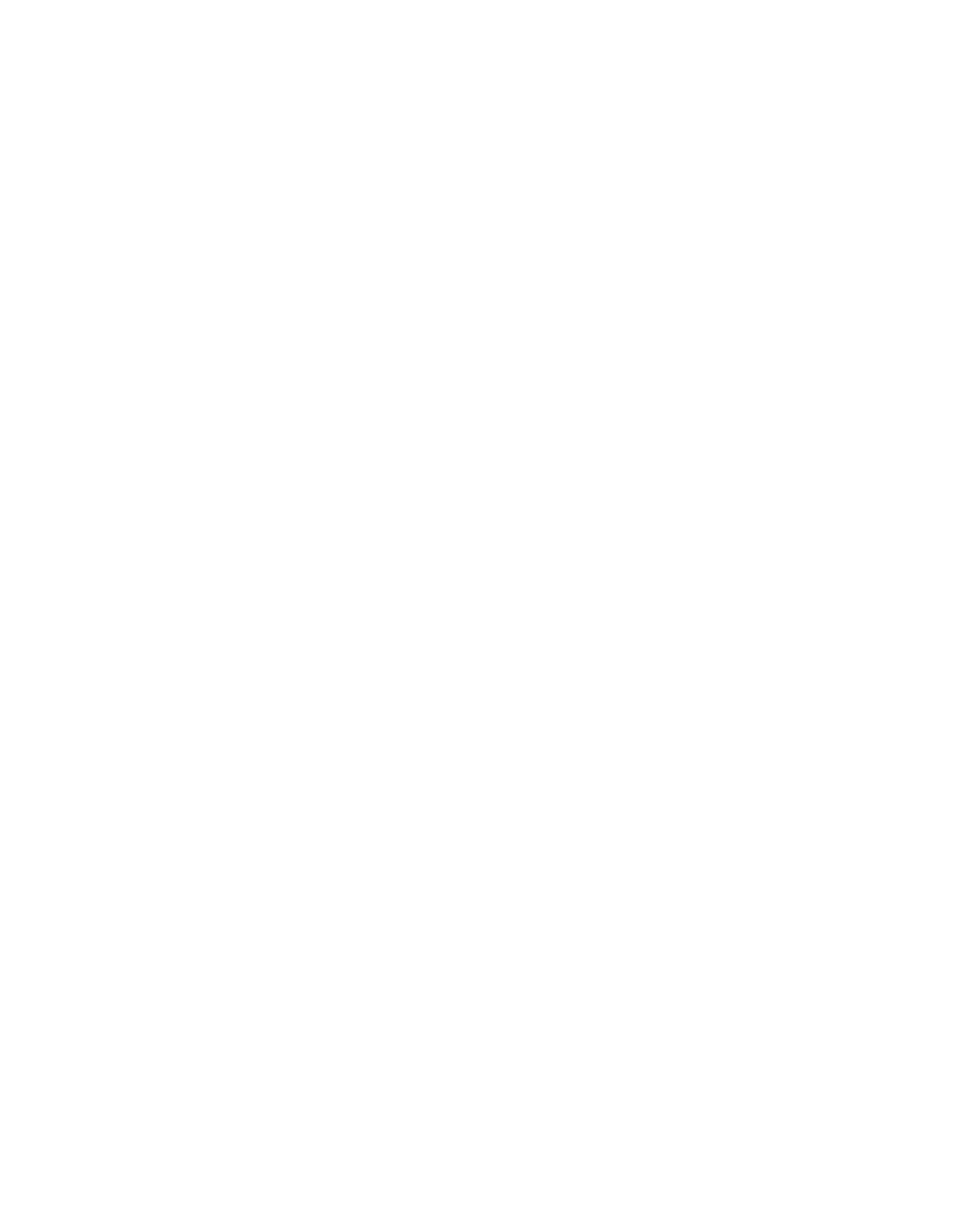# **Table of Contents**

| 4.1.1                |  |
|----------------------|--|
| 4.1.2                |  |
|                      |  |
| 4.2.1                |  |
| 4.2.2                |  |
|                      |  |
| 4.3.1<br>4.3.2       |  |
|                      |  |
| 4.4.1                |  |
| 4.4.2                |  |
|                      |  |
| 4.5.1                |  |
|                      |  |
| 4.6 SOUND MANAGEMENT |  |
| 4.6.1                |  |
| 4.6.2                |  |
|                      |  |
| 4.7.1                |  |
| 4.7.2                |  |

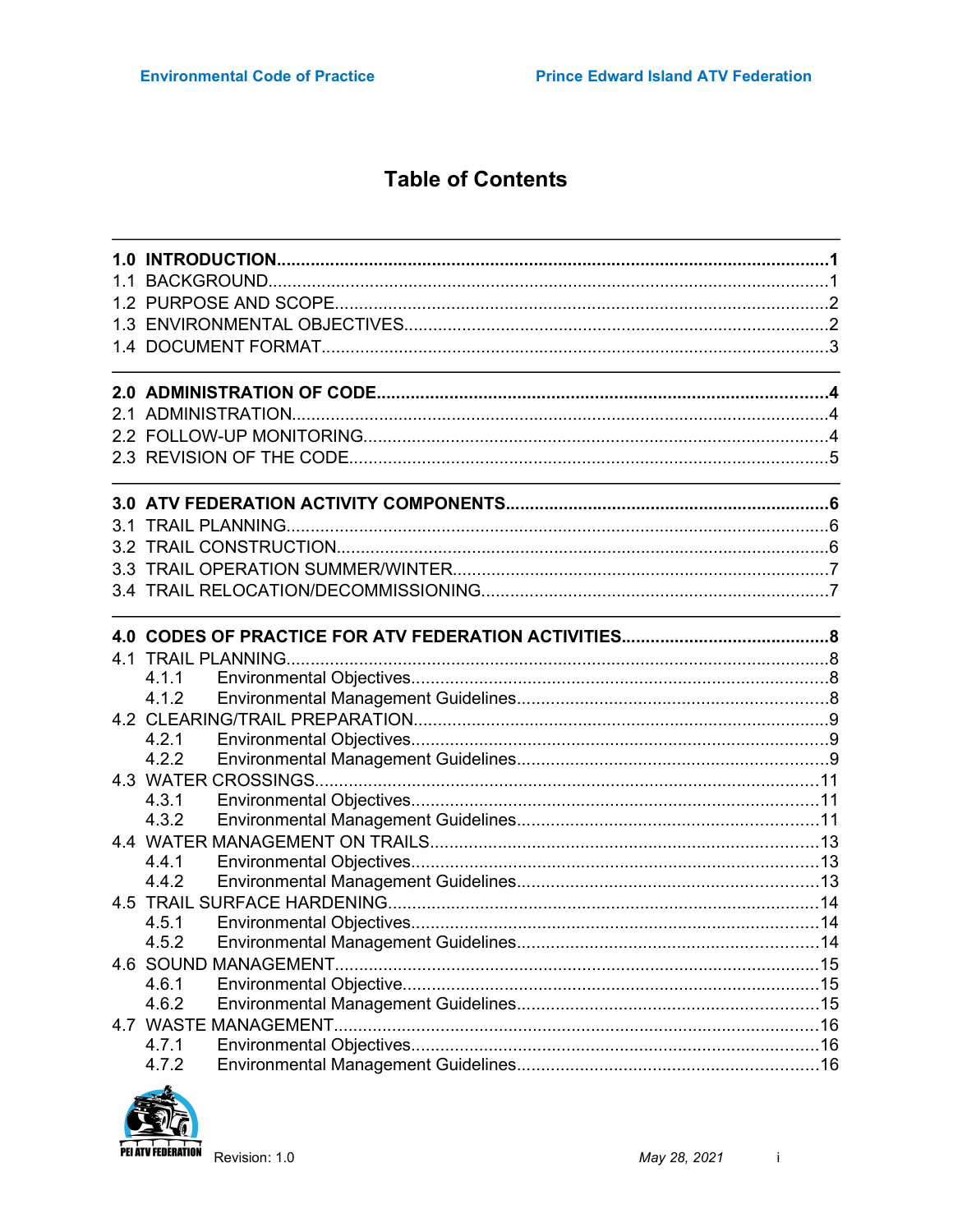#### Environmental Code of Practice **Prince Edward Island ATV Federation**

# Acronyms

- ATV All Terrain Vehicle
- ATVECOP ATV Environmental Code of Practice
- BMPs Best Management Practices
- ETR Environmental Trail Reconnaissance
- PEIDTI Prince Edward Island Department of Transportation and Infrastructure
- PEIDEECA Prince Edward Island Department of Environment, Energy and Climate Action
- PEI Prince Edward Island
- WWBZ- Wetland Watercourse Buffer Zone Activity Permit
- CNWA Canadian Navigable Waters Act

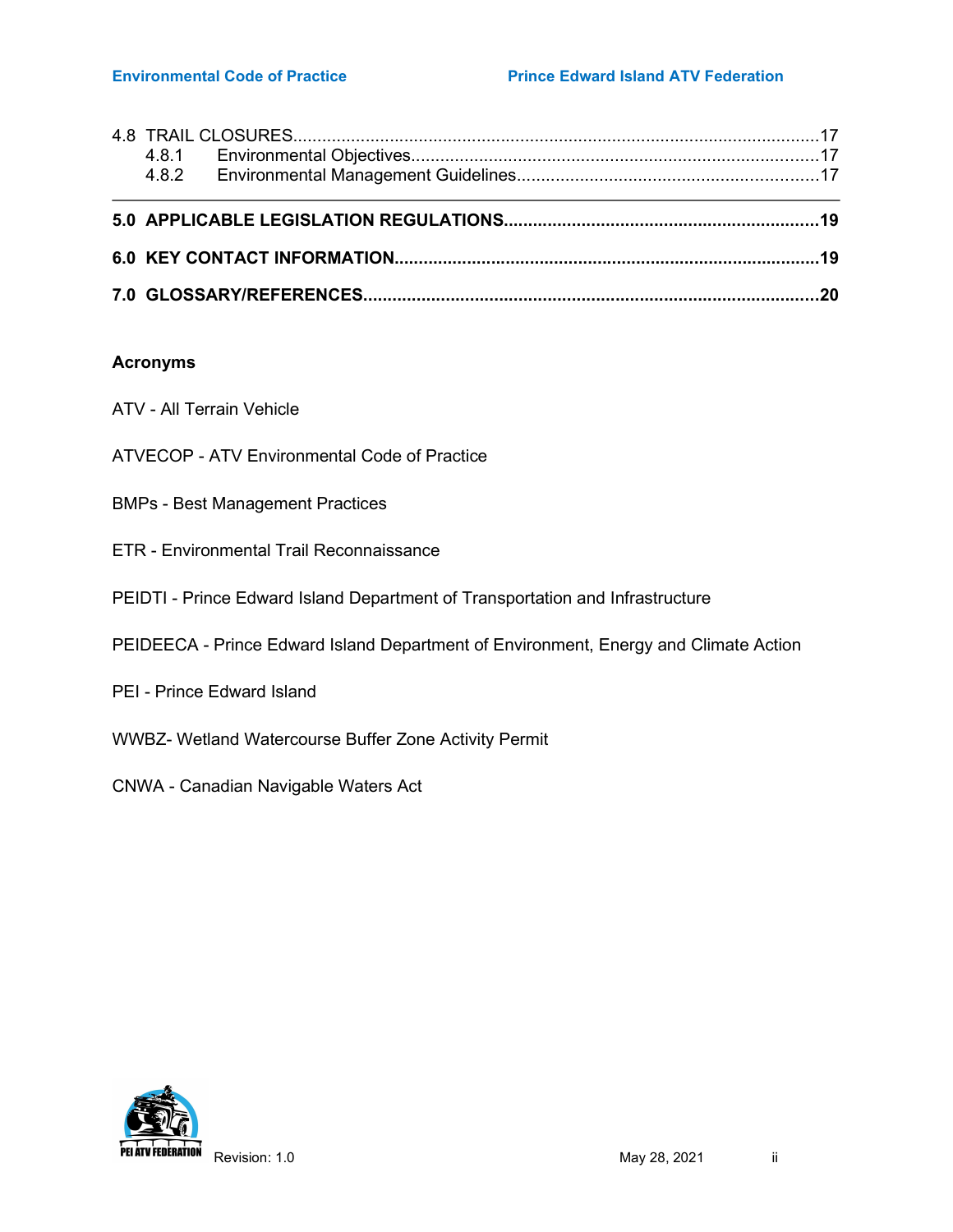# 1.0 INTRODUCTION

### 1.1 Background

In the 1980's ATVs began to be sold and used on PEI. ATV riders formed up in various groups and organized Clubs across PEI, and began the development of trails with the permission of various landowners. The PEI ATV Federation formed to provide a single voice advocacy for the Clubs as a whole.

The PEI ATV Federation (Federation) is a not-for-profit organization that links all of the individual member ATV Clubs (Clubs) on PEI. The Federation's mission is to educate Islanders on the safety and benefits of riding an ATV or Side-By-Side. From exploring new parts of the province, spending time with family and friends to supporting local businesses on their travels; the Federation wants to expand the awareness of an ever-growing sport. The Federation aims to support rural communities, promote tourism and operate in an environmentally sustainable manner. The Federation Board Members and Executive Director work hard to ensure that the Clubs are well informed, supported, represented to the government and adequately funded. Clubs in good standing with the Federation receive financial support, advice, representation and advertising. The majority of ATV clubs on PEI are in rural communities. These communities and Clubs serve groups of like-minded individuals who want to spend time outdoors exploring our beautiful province.

Since 2015 the Federation has renewed itself with the following objective:

"To design, build & maintain a legal, interconnected and sustainable ATV trail system throughout the entire province of Prince Edward Island"

In 2020, the Federation revised its governance and by-laws to put its house, and that of the member Clubs in order. There are requirements for Clubs that have to be met in order to maintain their Club in good standing. There are now eight (8) Clubs in the Federation, with a number of legacy trail systems and associated infrastructure (i.e., trailheads, Club houses, bridges, etc.). Legacy trail systems refer to the trails that Clubs have operated for riders, usually located on private lands (i.e., with land owner permission). By the nature of the legacy trail system development methods (i.e., making the most of older trails, abandoned roads, forestry access roads), connecting the various segments were established in buffer zones (i.e., usually agricultural fields (by preference of land owner granting permission)). The legacy trail systems regularly ensured that watercourses and open/standing water wetland crossings have bridges and/or culverts. Some connecting segment trail corridors crossed unmapped, shrub/treed wetlands (i.e., with land owner permission). Up until 2020/21 legacy trail systems have not been reviewed through an environmental sustainability lens.

In 2020/21, the PEI ATV Federation established an ATV Environmental Trail Reconnaissance (ETR) program that seeks the key, actual trail related environmental issues. Once the field portion is complete, the findings are considered with any issues identified, a mitigation and timeline established to address each as required. Attention is specifically paid to watercourse crossings, connecting trails in buffer zones and segments in wetlands (i.e., shrub, treed swamps). These results are then reviewed by each Club and a plan made to address each of the items raised. It is the intent going forward, that each member Clubs' trail system will be

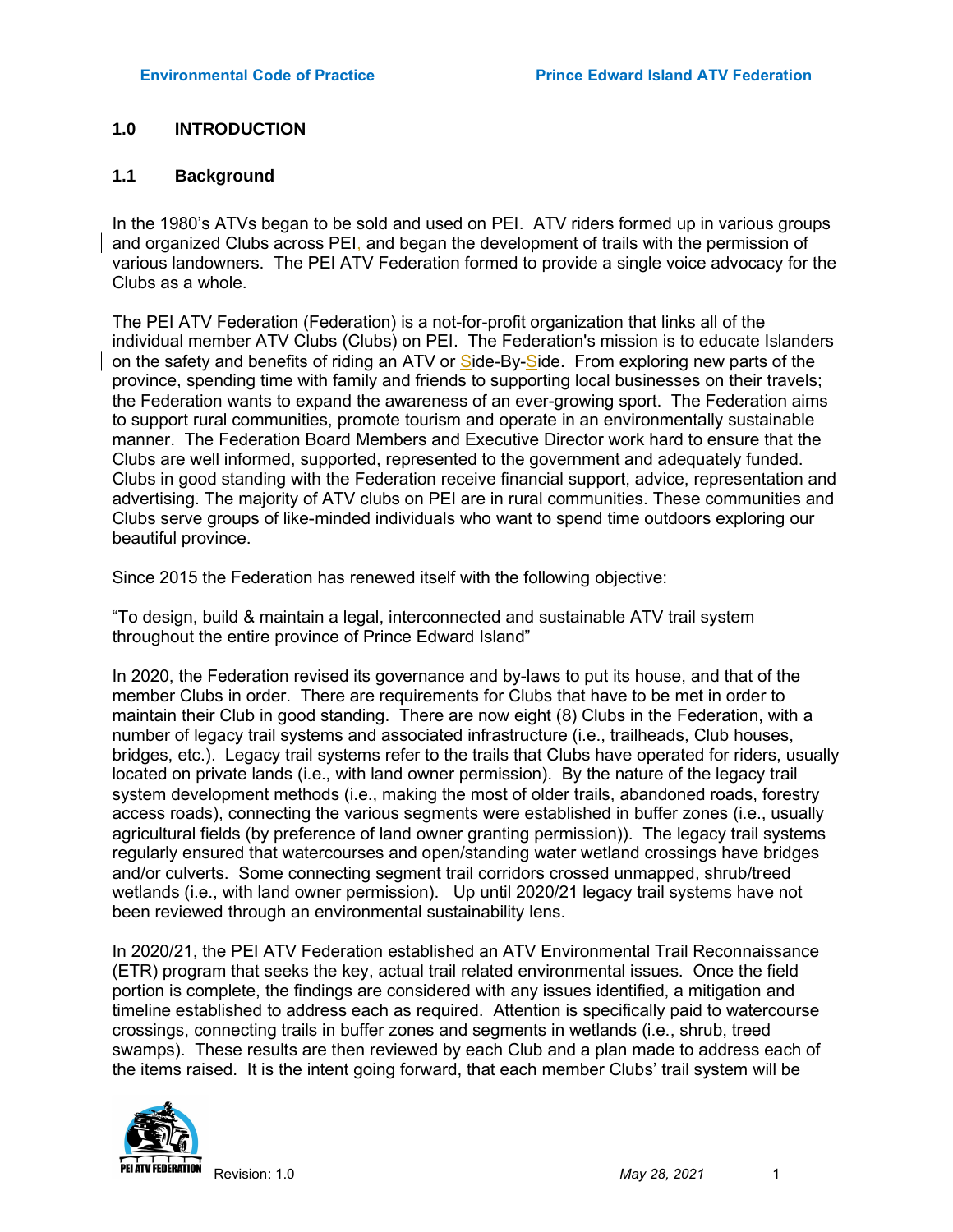inventoried by an ETR and a plan to address items raised will be established, as part of the Club's good standing policy in the Federation.

#### 1.2 Purpose and Scope

The Federation and member Clubs recognize the necessity of ensuring that the planning, construction and operation of ATV trails on PEI is environmentally sustainable and operates within the applicable Provincial Regulations. The Federation believes that the sport can operate in environmentally sustainable manner; and that the sustainable use of the environment is a shared responsibility requiring a climate of cooperation among ATV riders, land owners and regulatory authorities.

The ATV sport on PEI intends to earn and retain the social license to create and operate a safe, respectable and an environmentally sustainable sport. This commitment is demonstrated through development of an ATV Environmental Code of Practice (ATVECOP). The ATVECOP outlines recommended practices to help ensure environmental responsibility for trail planning, construction and operation on PEI.

# 1.3 Environmental Objectives

This ATVECOP provides environmental management guidelines for all environmental aspects of trail planning, construction, operation and decommissioning. The ATVECOP also provides a reference to various legislation and regulations applicable to the ATV trails on PEI. In developing this ATVECOP there was consultation with ATV Clubs/membership, government regulators, land owners and other stakeholders to enable legitimate concerns and issues to be appropriately addressed.

The sustainable planning, construction and operation of ATV trails on PEI is summarized by the elements of trail sustainability, which are the understanding and operating with:

- Physical forces (i.e., speed, weight, traffic level, etc.);
- Soils (i.e., PEI has challenging soils for the construction of trails and roadways);
- Water (i.e., rain, run-off, groundwater, streams, ponds, etc.);
- Engineering (i.e., design options for stream/river crossings, design of harden trail surfaces where needed, etc.); and
- Climate (i.e., seasons, freeze/thaw cycle).

A quality trail depends on the effective and equal application of all five (5) elements:

- Planning;
- Designing;
- Construction:

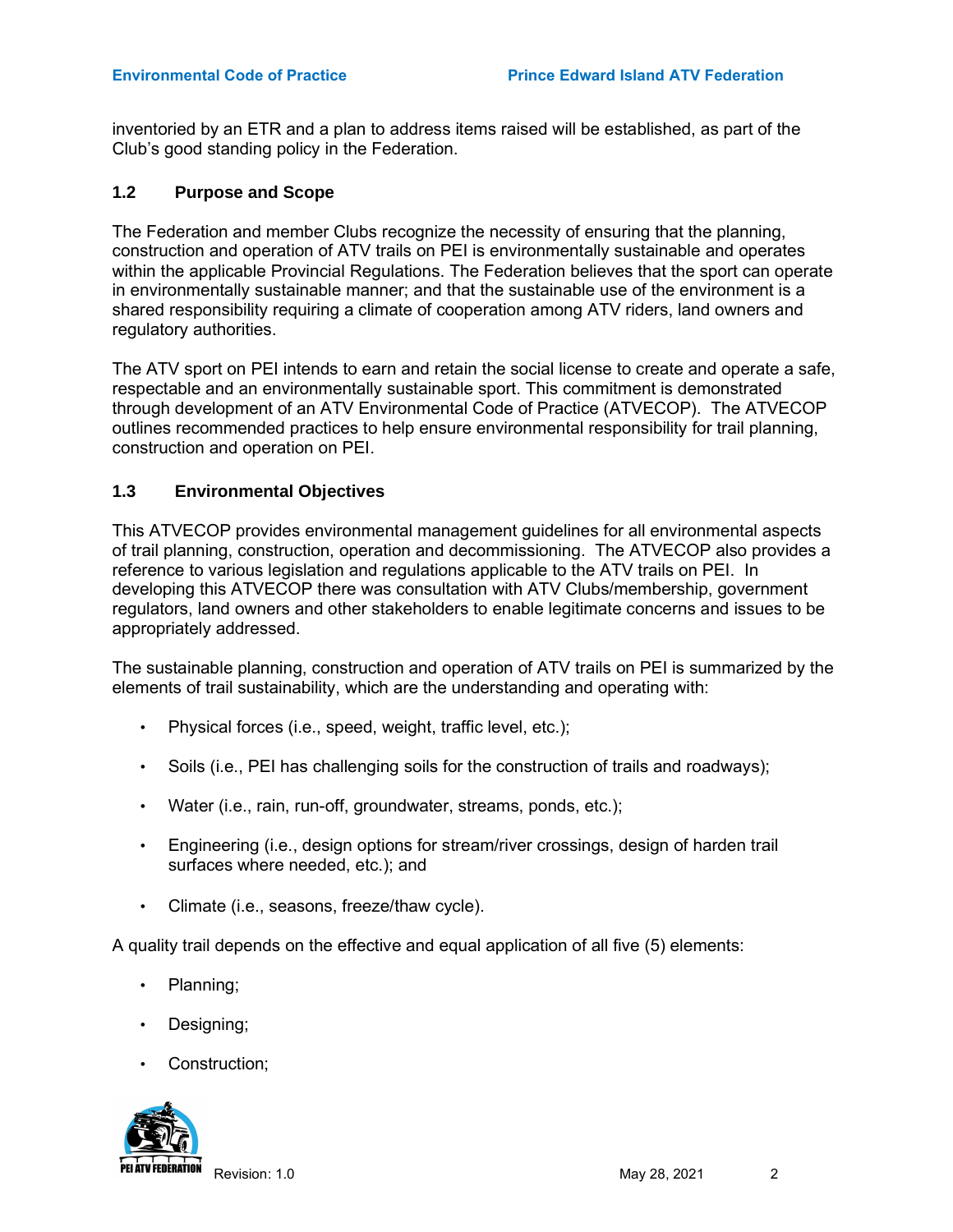- Maintenance; and
- Management.

#### 1.4 Document Format

The ATVECOP is specifically designed to be a Living Document that is to be revised to meet the evolving sport of ATVing on PEI and is broken down into the following sections:

- Section 1: Outlines PEI's ATVing sport background and environmental objectives and the purpose, scope and format of the Document.
- Section 2: Outline's administration of the ATVECOP and provides for revision/updating of the Document.
- Section 3: Provides an overview of ATV trail development and operation on PEI.
- Section 4: Details the codes of practice, providing environmental management guidelines for all aspects of ATV trail planning, construction and operation.
- Section 5: Provides an overview of applicable environmental legislation and regulations governing ATV trail construction and operation.
- Section 6: Lists contact information for relevant organizations.
- Section 7: Provides a glossary with definitions of terminology and references used in the ATVECOP.

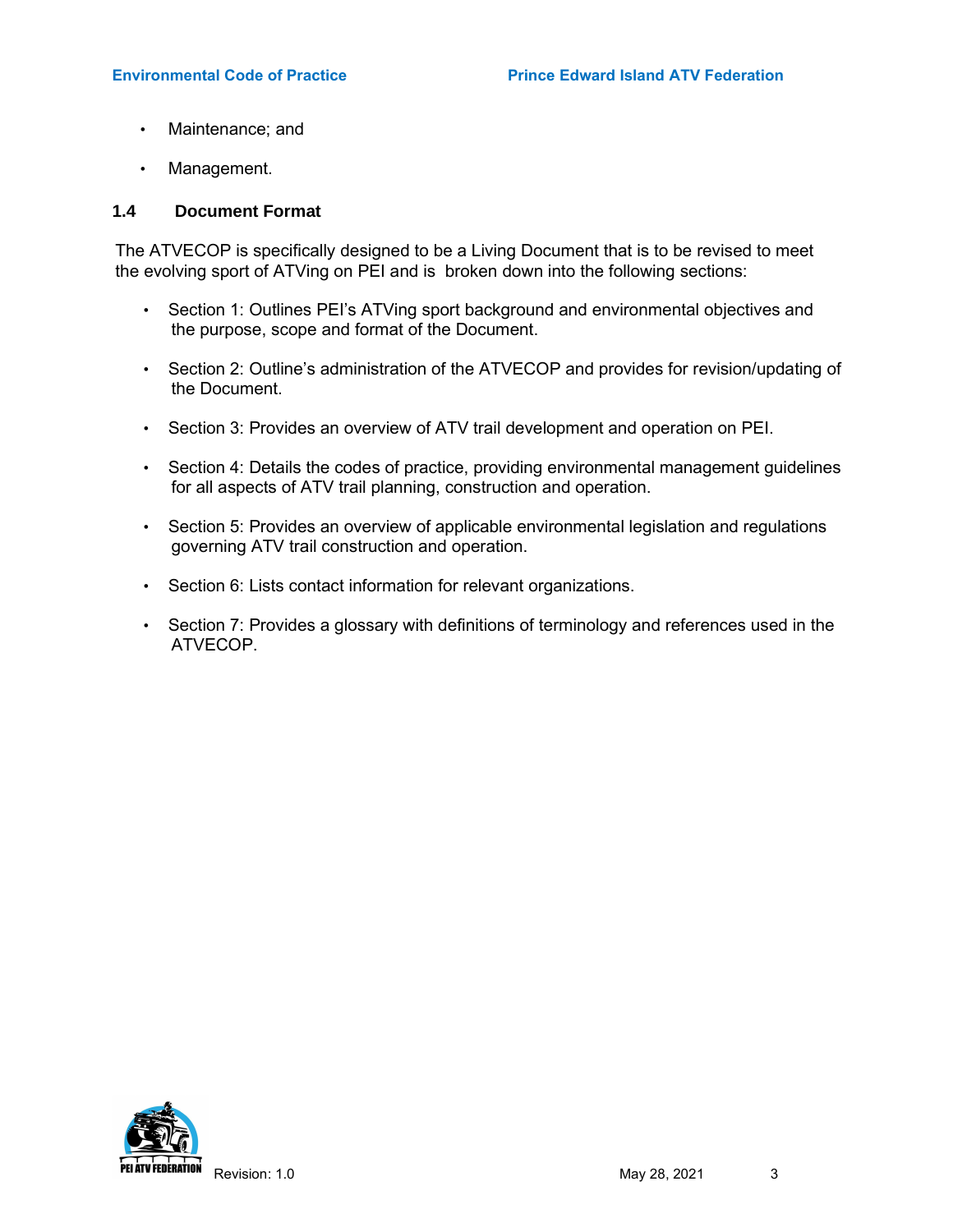# 2.0 ADMINISTRATION OF CODE

#### 2.1 Administration

The Codes contained in the ATVECOP are to serve as Best Management Practices (BMP) that PEI ATV Clubs as members of the ATV Federation are to use to build and maintain an environmentally sustainable trail system. The ATVECOP will be administered by the PEI ATV Federation. Adoption of the ATVECOP by ATV Clubs is a condition of their membership (good standing) in the Federation. It will be the responsibility of the member Clubs to adopt and maintain (uphold) the ATVECOP.

The PEI ATV Federation will be responsible for:

- promoting/capacity building within the Member Clubs so as the components of the ATVECOP can be implemented;
- promoting the ATVECOP to regulatory agencies and other interested groups;
- reviewing revision requests and updating the ATVECOP, as required; and
- forwarding revised sections of the ATVECOP to all Member Clubs in a timely manner.

Member Clubs of the ATV Federation using the ATVECOP will be responsible for:

- familiarizing themselves and their Board Members with the procedures described herein;
- managing their ATV trail planning, construction and operation in an environmentally sustainable manner; and
- keeping their ATVECOP documents up to date.

# 2.2 Follow-up Monitoring

A follow-up plan will be implemented by the PEI ATV Federation. The details of the plan are currently in development. Details of the monitoring plan will be finalized prior to March 2022.

The plan will be designed to:

- evaluate Member Club's compliance with the ATVECOP;
- monitor changes in ATV trail planning, construction and operation that occur after establishment of the ATVECOP; and
- monitor evolving trail trends or components that may require (necessitate) revisions to the ATVECOP.

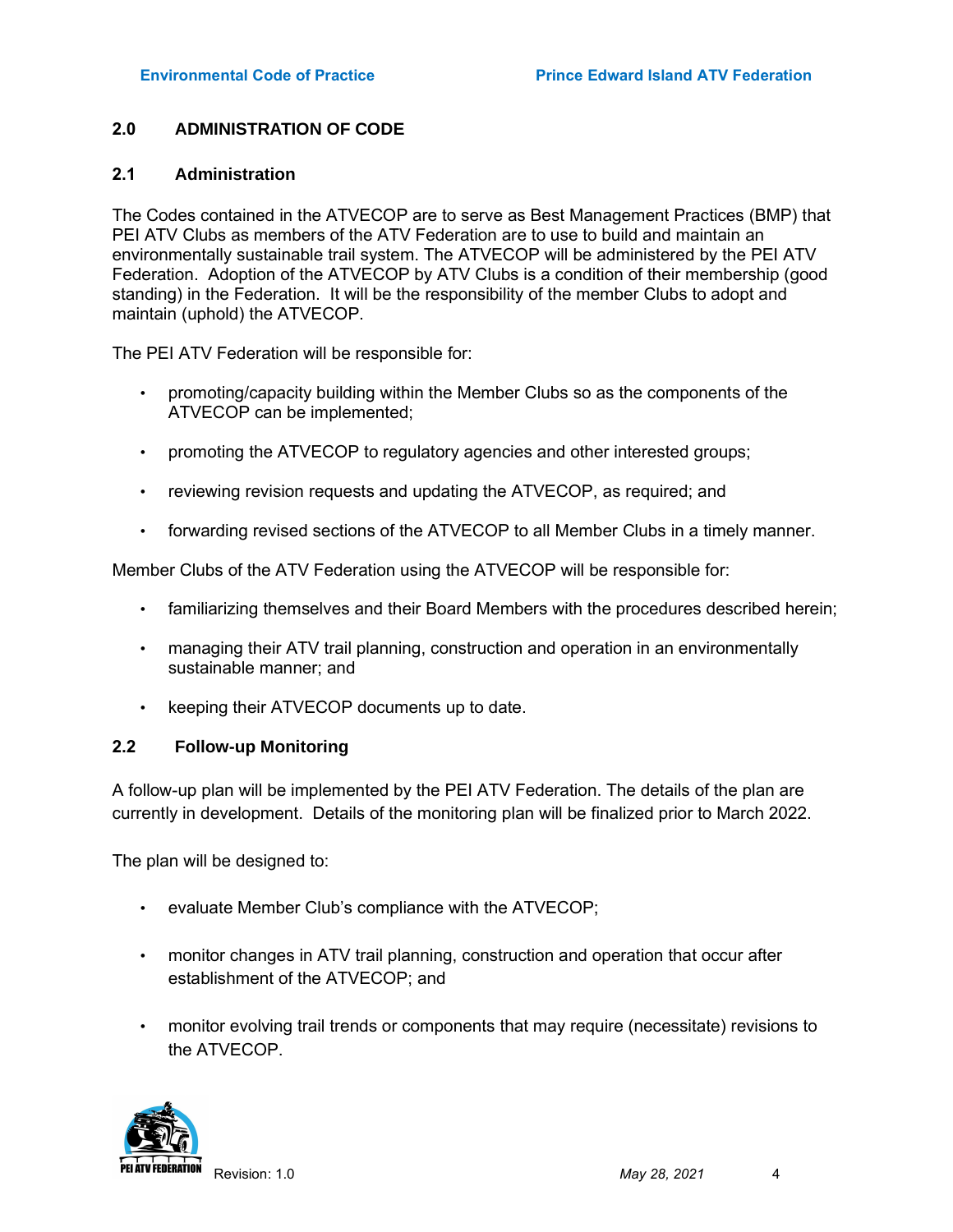Results of the follow-up will provide feedback for revisions/improvements to the ATVECOP.

# 2.3 Revision of the Code

The ATVECOP will form a Living Document" that can be updated to accommodate changes in the sport and increasing knowledge through research and follow-up efforts.

The ATVECOP will undergo a mandatory review every three (3) years and be updated to reflect any changes in the sport practices, increased knowledge through research or changes to regulatory requirements. More frequent review and revision may be conducted should revision requests, environmental follow-up or other evidence show that such review/revision is required.

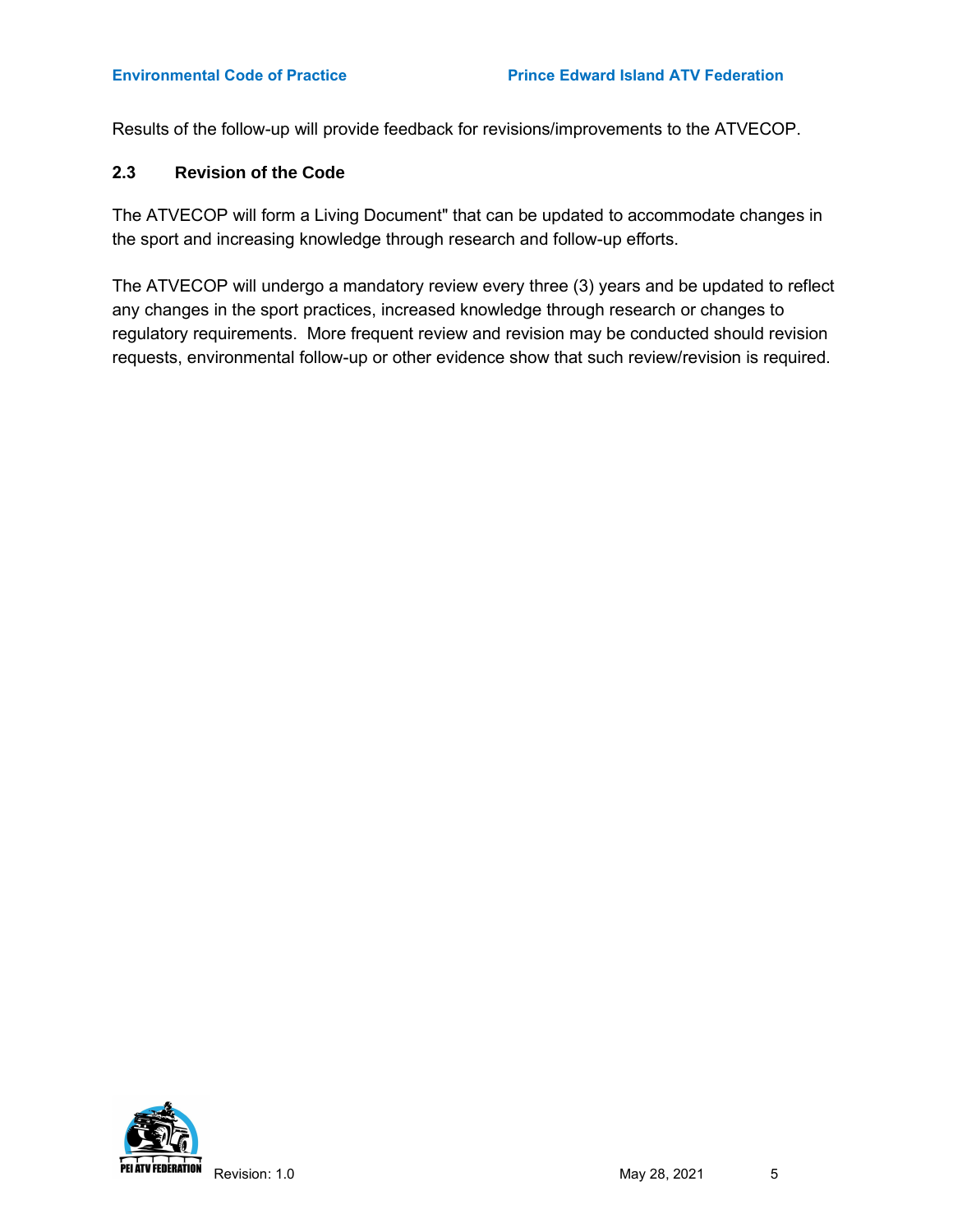# 3.0 ATV FEDERATION ACTIVITY COMPONENTS

### 3.1 Trail Planning

A quality trail depends on the effective and equal application of all five (5) elements of; planning, designing, construction, maintenance and management. Where Clubs are planning a new trail corridor the focus will be on the front-end planning which results in a more efficient trail review and ultimately a safe and an environmentally sustainable trail for ATV enthusiasts.

Areas of consideration when a trail corridor is being scouted include:

- Take advantage of existing trail corridors/legacy trails. However, using existing trail corridors without considering their relationship to the soils and topography which can lead to a trail corridor that is unsuitable, both from an environmental perspective and a constant maintenance problem.
- Conduct trail corridor scouting at a time of year (i.e., spring and/or fall) when potential environmental issues would be prominent.
- Look into what will be the potential impact of the proposed trail on sensitive wildlife habitat, aquatic or terrestrial habitats. Use mapping to determine the potential impact on sensitive or protected habitat (i.e., watercourses, wetlands, etc.) and identify alternative corridors of travel where necessary. Mapping will indicate where known watercourses and wetlands are located on or adjacent to the proposed trail corridor.
- The best watercourse/wetland protection is avoidance.
- Be aware of where a proposed trail corridor passes close to residences, plan for a sufficient buffer to reduce exposure to dust and noise.
- As a trail corridor is being scouted, always look at alternative routes/properties and consider them before selecting the proposed corridor location.

As a key planning process, each Member Clubs' trail system will be inventoried by an ETR and a plan to address items raised will be provided. As part of the Club in good standing policy in the Federation, these actions will be completed.

#### 3.2 Trail Construction

The development of a trail depends on an effective plan and proper design/construction. Environmentally sustainable trail construction is summarized by:

- Clear but do not over-clear vegetation for the trail corridor;
- Construct water crossings where required, ensure all environmental permitting is in place before construction;
- Construct or harden trails surfaces as required; and

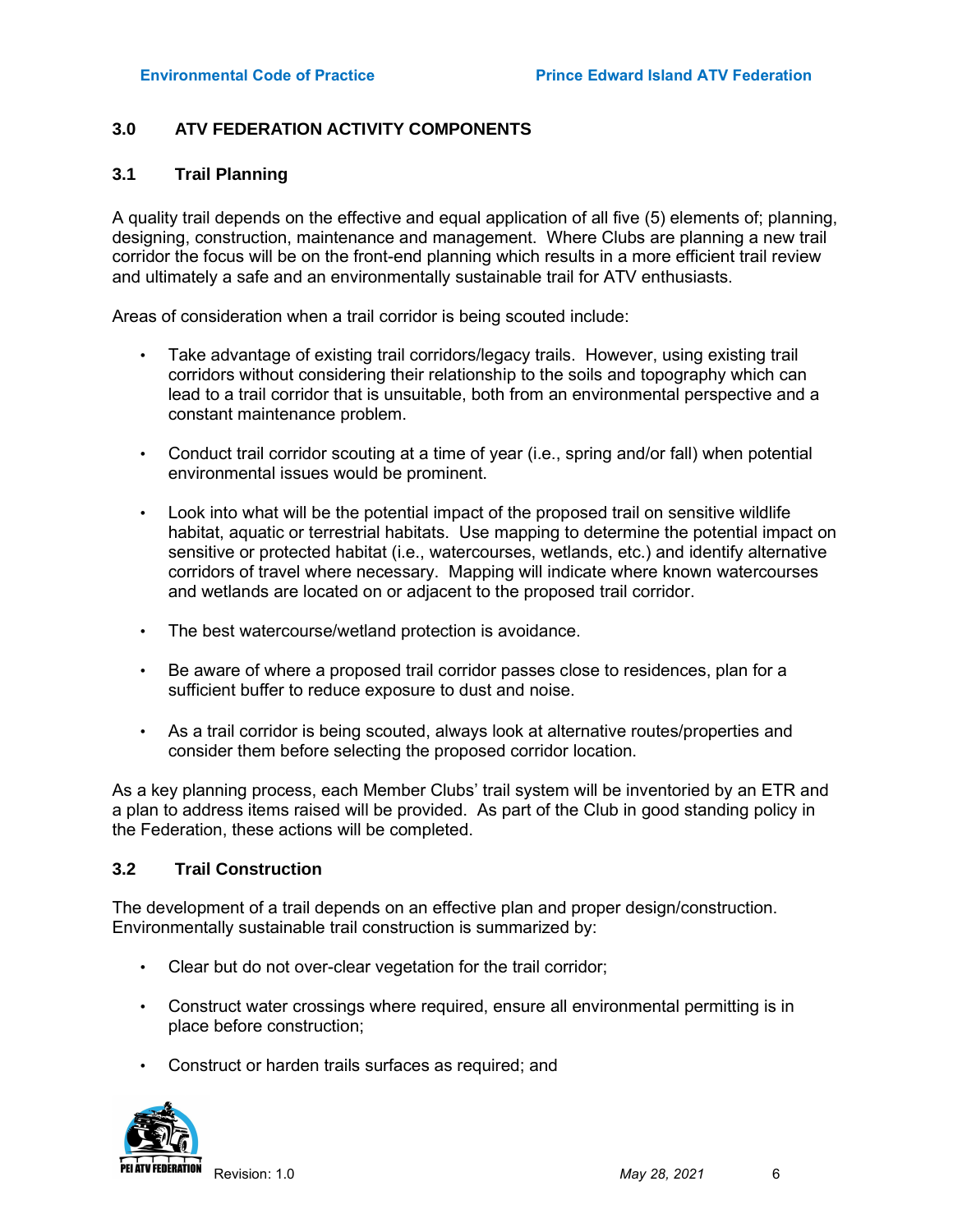Install water control measures to re-direct surface water off of trails.

# 3.3 Trail Operation Summer/Winter

The PEI ATV trail system has two (2) categories, summer and winter trails. Summer trails are those that have corridors and trail surfaces that are conducive to operation in the late spring, summer, early fall and in some cases winter time periods. The winter trail system has corridors that are located where trail surfaces would not support ATV traffic (i.e., soils/hydrological conditions) unless the ground is frozen.

Trail operation is controlled by each Club Trail Manager. Managers use trail closures (i.e., seasonal and temporary) as a trail management tool to avoid trail surface damage or potential environmental effects (i.e., water runoff) on water saturated corridors. Trail maintenance is conducted on a scheduled/as needed basis and can range from surface grading, snow ploughing/tracking, water shunt installation/maintenance and rut filling.

# 3.4 Trail Relocation/Decommissioning

As part of the normal expected evolution of a trail system, segments may be relocated/closed to achieve trail management objectives (i.e., avoiding areas with substandard soil/hydrology conditions, avoiding conflict with other stakeholders and taking advantage of new trail options). Where trail sections are decommissioned, measures will be taken to ensure that those sections are blocked and vegetation re-growth promoted.

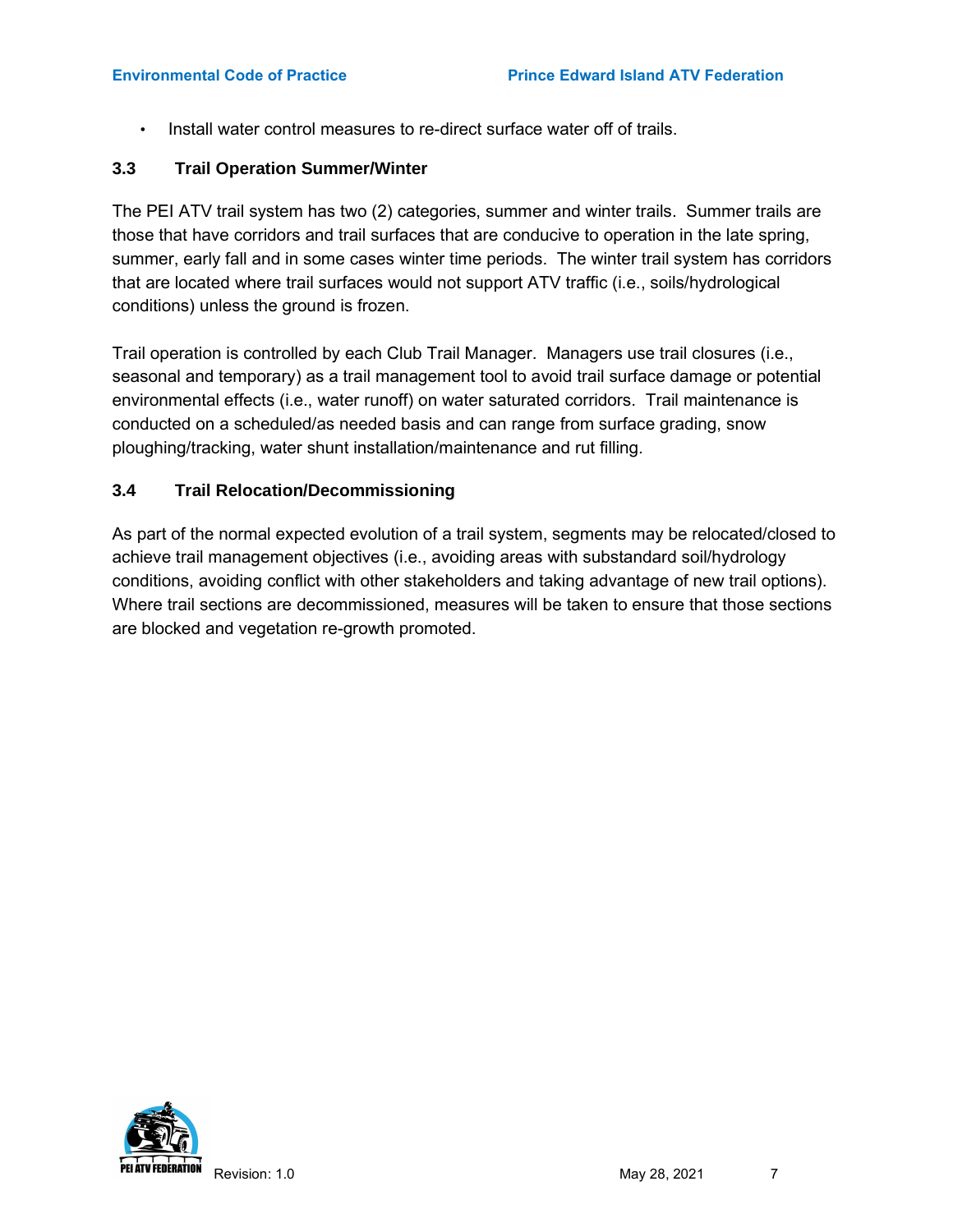# 4.0 CODES OF PRACTICE FOR ATV FEDERATION ACTIVITIES

#### 4.1 Trail Planning

Effective and sustainable ATV trail development requires proactive planning to select the optimal trail corridor. The principal environmental concerns associated with trail planning on PEI is to, where necessary, establish water crossings, tread lightly in buffer zones and to avoid trail construction in open/standing water wetlands. Water crossings designs are to be constructed and operated without adversely affecting the fish, aquatic life or the water quality in the watercourse. Where required, the planning stage is the point at which applications for all applicable environmental permits are to be submitted. See Section 5 for applicable legislation/regulation.

#### 4.1.1 Environmental Objectives

To minimize potential adverse environmental effects by recognizing the areas of potential risk and proactively planning/designing the trail location and components to mitigate issues.

#### 4.1.2 Environmental Management Guidelines

An environmentally sustainable trail depends on the effective and equal application of all five (5) elements of, planning, designing, construction, maintenance and management. Where Clubs are planning a new trail corridor the focus will be on the front-end planning which result in a more efficient trail review and ultimately a safe and an environmentally sustainable trail for ATV enthusiasts.

The trail environmental planning process is summarized by:

- Development of a vision of the trail target or goal.
- Conduct an on-ground assessment of the proposed trail corridor, mapping the area (GPS) and noting the environmental features (i.e., watercourses, wetlands, etc.).
- Check the proposed corridor for known/mapped environmental features;
- The key to good design is to understand the natural forces that will be on the trail and predict their effects.
- Structures (i.e., a bridge or extensive trail surface hardening) should be the last option not the first, since good trail location corridor will minimize the need for them and their maintenance.
- Develop environmental mitigation/plan/permitting from information gathered.
- Implement mitigation measures/permit requirements in the trail construction.

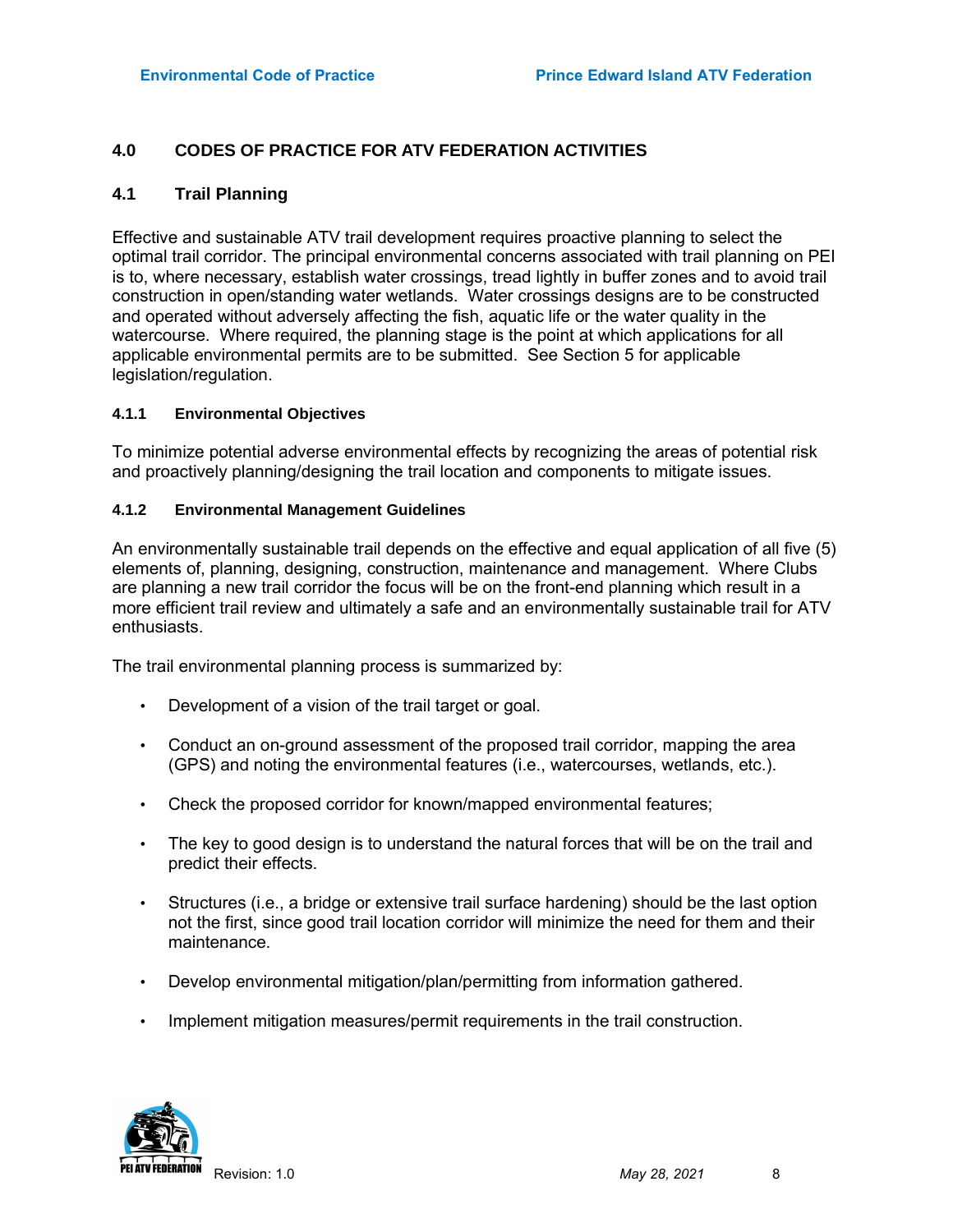# 4.2 Clearing/Trail Preparation

ATV trail development and operation will require vegetation clearing and trail surface preparation. Vegetation clearing consists of the removal and disposal of all trees, shrubs, fallen timber, logs and other surface litter within the work area. Vegetation clearing may be required prior to the trails surface development. The principal environmental concern of this stage is associated with vegetation clearing (i.e., minimize, proper disposal, etc.) and surface preparation so as to construct/operate a trail without adversely affecting water quality from runoff (i.e., aquatic habitat negatively impacted due to poor water quality in the watercourse). ATV trails often use or re-use existing established trails, where the vegetation clearing is minimal and the trail surface is established.

#### 4.2.1 Environmental Objectives

To minimize potential adverse effects (i.e., sedimentation or deleterious substances from entering the waterbody) from vegetation clearing and trail surface preparation near or adjacent watercourses/wetlands during construction.

#### 4.2.2 Environmental Management Guidelines

#### Vegetation Clearing

- Clearing will consist of the removal or if determined onsite burning (i.e., in accordance with the provisions of the Fire Prevention Act and Regulations) of all trees, shrubs, debris and other perishable materials from the trail corridor. As well, as the cutting and disposal of only those standing trees required to complete the project. These trees will be cut off to a remaining height of not greater than 300 mm above the ground.
- All slash will be piled for subsequent disposal outside the buffer zone of a watercourse/wetland or any identified environmentally sensitive area. It will be placed so as it is not able to be washed into a watercourse/wetland or other environmentally sensitive area during precipitation events or periods of high water.
- Non-merchantable timber, logs and brush shall be disposed of by chipping, or slash pile placement or where in accordance with the provisions of the Fire Prevention Act and Regulations, burning.

#### Trail Surface Preparation

- When grassed areas are encountered during grading, every effort will be made to leave such grassed areas intact.
- Stumps are to be cut down and rootmat left in place where a trail is in a shrub or treed swamp.

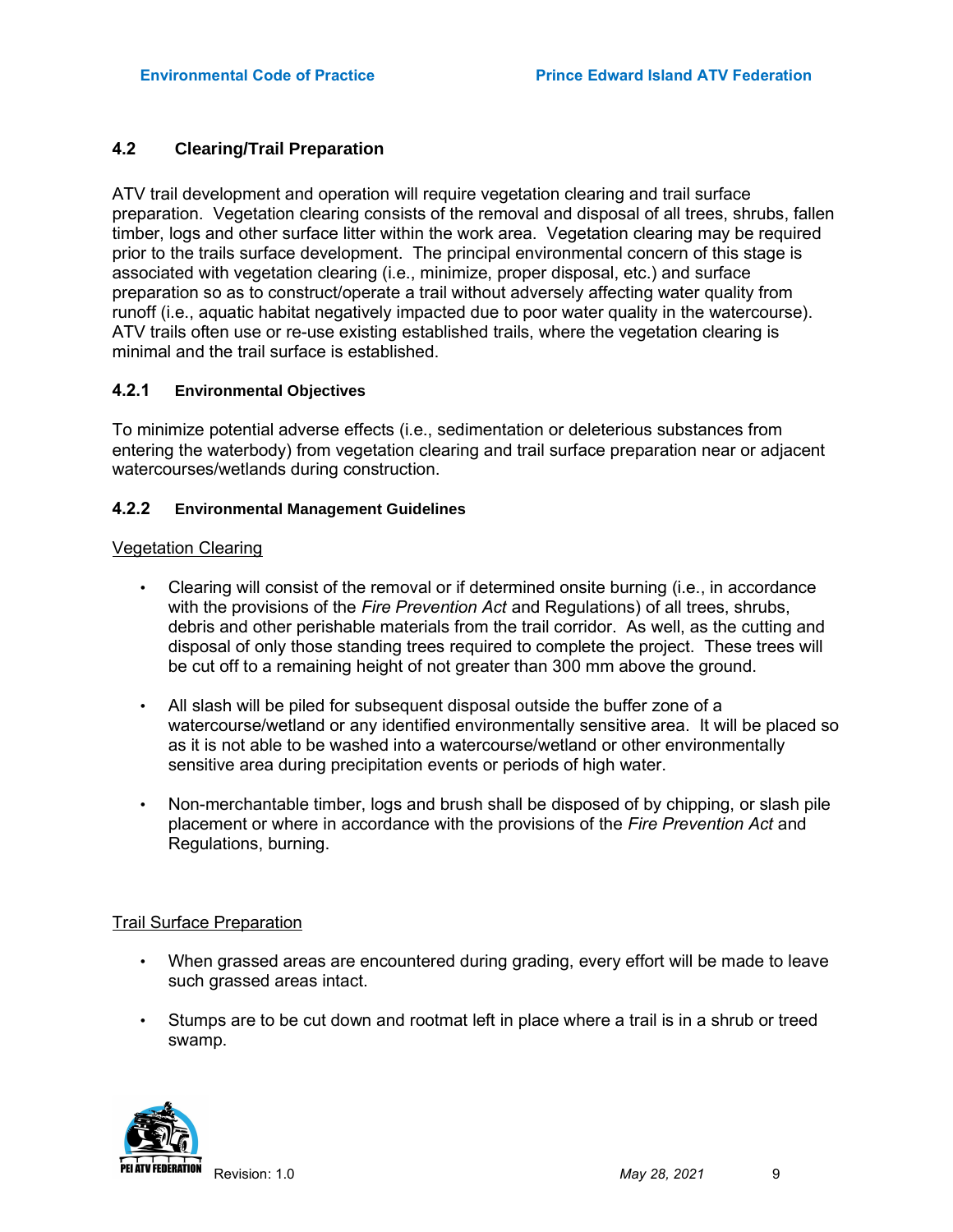- Areas where little or no vegetation exists can be graded after a light rain when the surface is in an optimum state for compaction, but not after heavy rains which would promote runoff conditions.
- Where possible, a berm (i.e., windrow) will not be left at the edge of the trail. Grading trails often results in the creation of a windrow along the edge of the trail by the grader blade. The windrow will be collected and re-used in construction or properly disposed of off-site. In cases where this is not possible, shunts will be installed in the windrows at locations 30 m or greater from the watercourse/wetland boundary, to allow surface water to drain into a ditch or vegetated area.

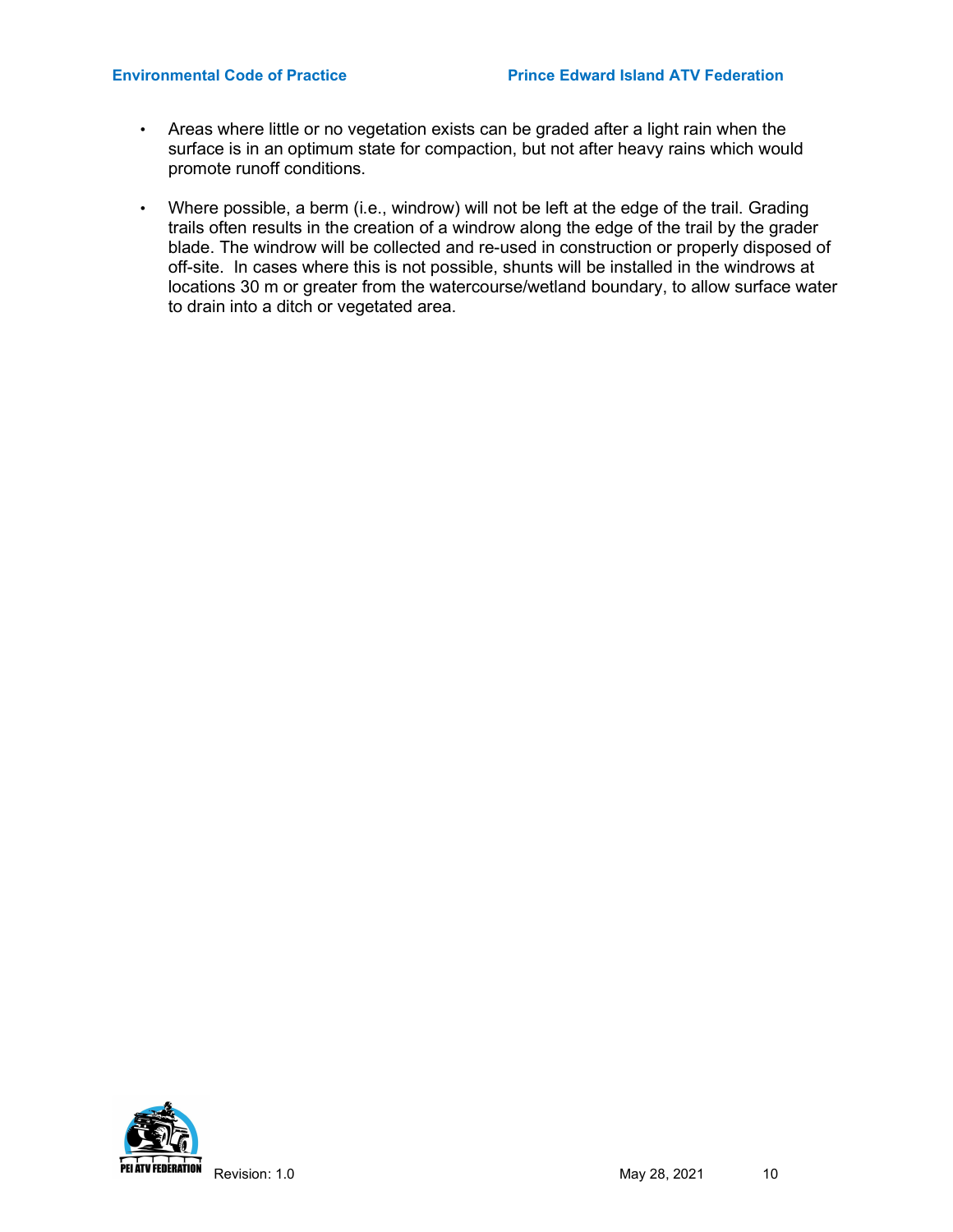# 4.3 Water Crossings

ATV trail development and operation will have the trail crossing watercourses. Several water crossing designs can be used, depending on size, bed and bank structure of the watercourse. The principal environmental concern associated with water crossings is to construct and operate a water crossing without adversely affecting the fish or the water quality in the watercourse. ATV trails often use or re-use existing, established water crossings, principally roadway/trails over watercourses.

#### 4.3.1 Environmental Objectives

The environmental objectives for the water crossings are:

- To minimize potential adverse environmental effects (i.e., maintain free, unobstructed fish passage, prevent erosion/sedimentation adjacent the structure) to the watercourse during the design and installation of a crossing.
- To minimize potential adverse effects from (i.e., sedimentation or deleterious substances from entering the waterbody) trail operation to a watercourse at the crossing point.
- To maintain navigation on the watercourse, if it is navigable.
- To be designed to handle high flow periods without washing out.

#### 4.3.2 Environmental Management Guidelines

#### **Bridges**

- All bridge installations over mapped, recognized watercourses must be appropriately permitted (i.e., WWBZ, CNWA or from other permission granting organization), prior to installation. Get permitting applications submitted as early as possible.
- All bridges must be designed and constructed from durable materials, of sufficient length on upland portions to provide safe access across the watercourse.
- All bridges should cross the watercourse at right angles to minimize environmental impact, provide a safe crossing and reduce costs.
- The crossing site should be with the upland (i.e., higher) bank as opposed to a section of the lower wetland access/edge.
- Where the trail meets the bridge deck, the design and maintenance of this transition zone will be conducted to mitigate any water run-off from the trail from entering directly into the waterbody.

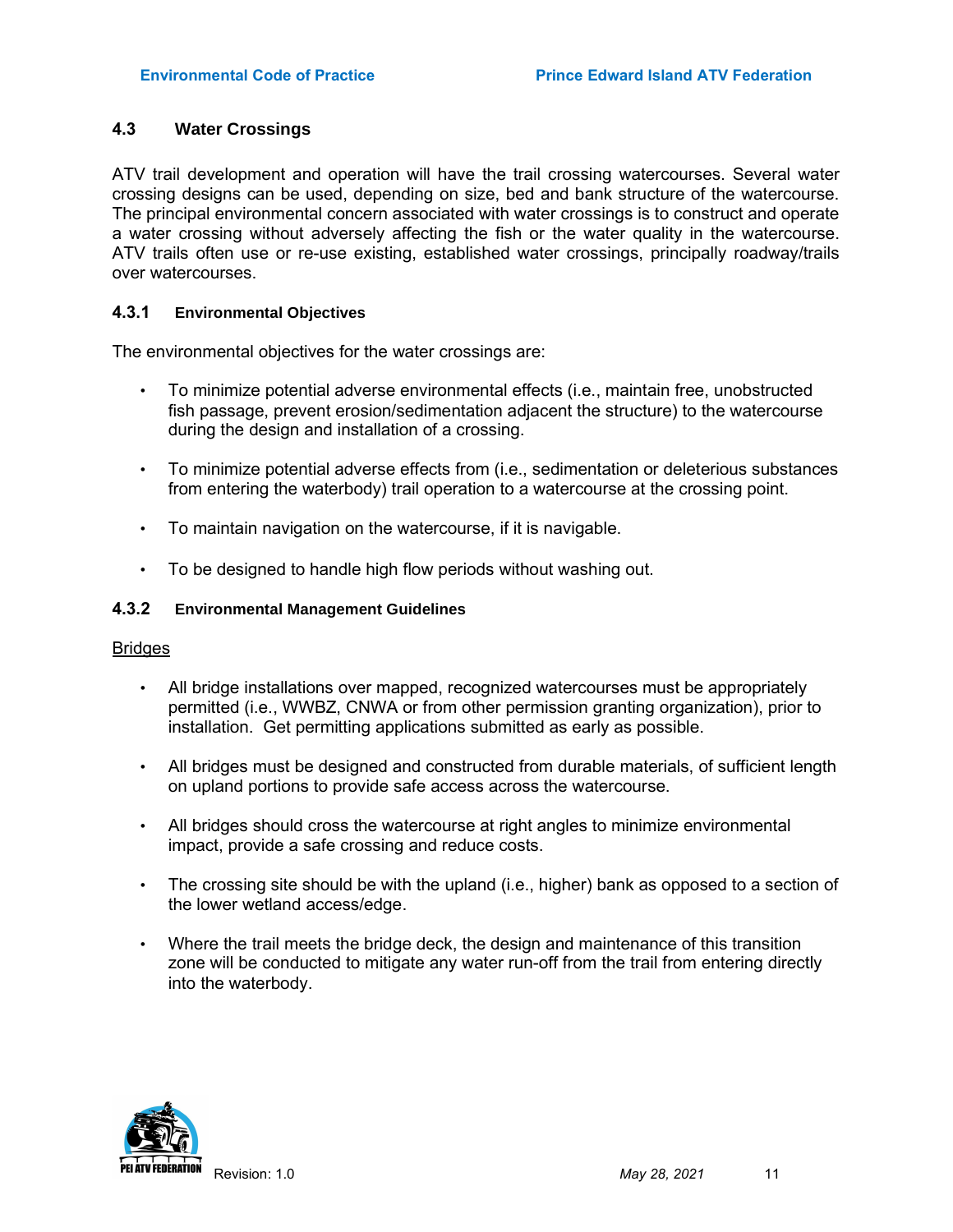#### **Culverts**

- All culvert installations over mapped, recognized watercourses must be appropriately permitted (i.e., WWBZ, CNWA or from other permission granting organization), prior to installation. Get permitting applications submitted as early as possible.
- All culverts (i.e., metal, plastic) installed must be properly sized/designed and placed to ensure fish and water flow passage.
- Preparation of the culvert site, installation and trail way backfilling are to be conducted so as to mitigate any adverse effect on the water quality in the watercourse.

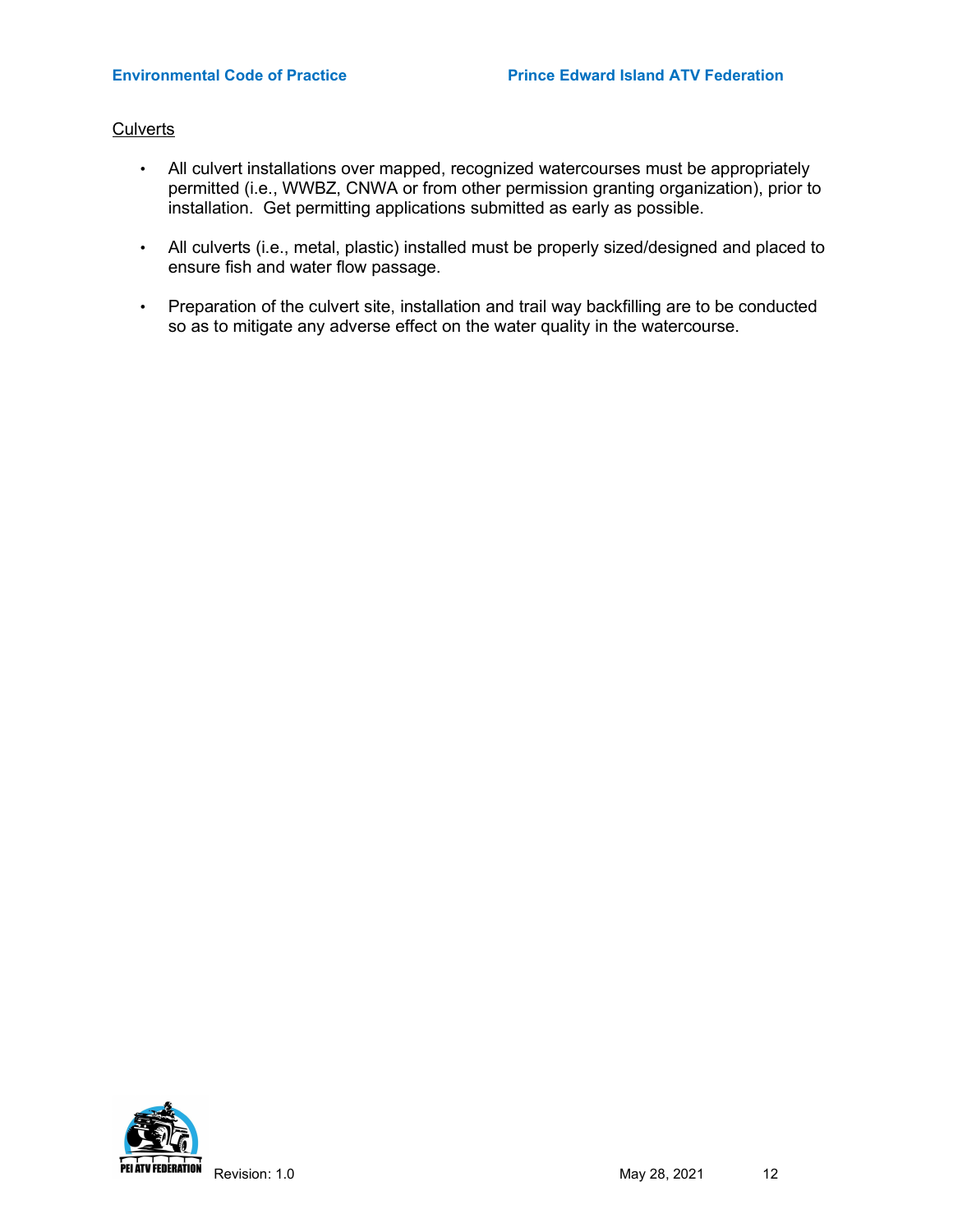# 4.4 Water Management on Trails

ATV trail development and operation will have trails where precipitation or surface water runoff can collect, cause erosion and potentially carry sediments into watercourses or wetlands. Several water diversion techniques can be used, depending on location and type of water flow to redirect. The principal environmental concern associated with water flow from trail surfaces carrying soils is, adversely affecting the water quality in the watercourse.

# 4.4.1 Environmental Objectives

To minimize potential adverse effects (i.e., sedimentation or deleterious substances from entering the waterbody) of trail use to watercourse and wetlands during precipitation and surface water runoff events.

# 4.4.2 Environmental Management Guidelines

Redirecting Water Off a Trail

- Drainage shunts are shallow (i.e., usually installed with a hand shovel) diagonal depressions in the trail surface that are used to move small amounts of surface water across the trail. They should be used at frequent intervals, on the steeper sections of the trail.
- In an area of the trail that is difficult to maintain a shovel excavated drainage shunt, a water bar (i.e., shunt has a barrier of rock, wood other material) to direct water off the trail can be used.
- Regular monitoring and maintenance of drainage shunts are required to maintain their effectiveness.

Draining Water Under the Trail

- Where water flow across a trail is not a mapped or a recognized watercourse (i.e., field or dyke drainage) a culvert can be installed to direct drainage away from the area.
- All culverts (i.e., metal, plastic) installed must be properly designed/sized and placed to ensure water flow passage.

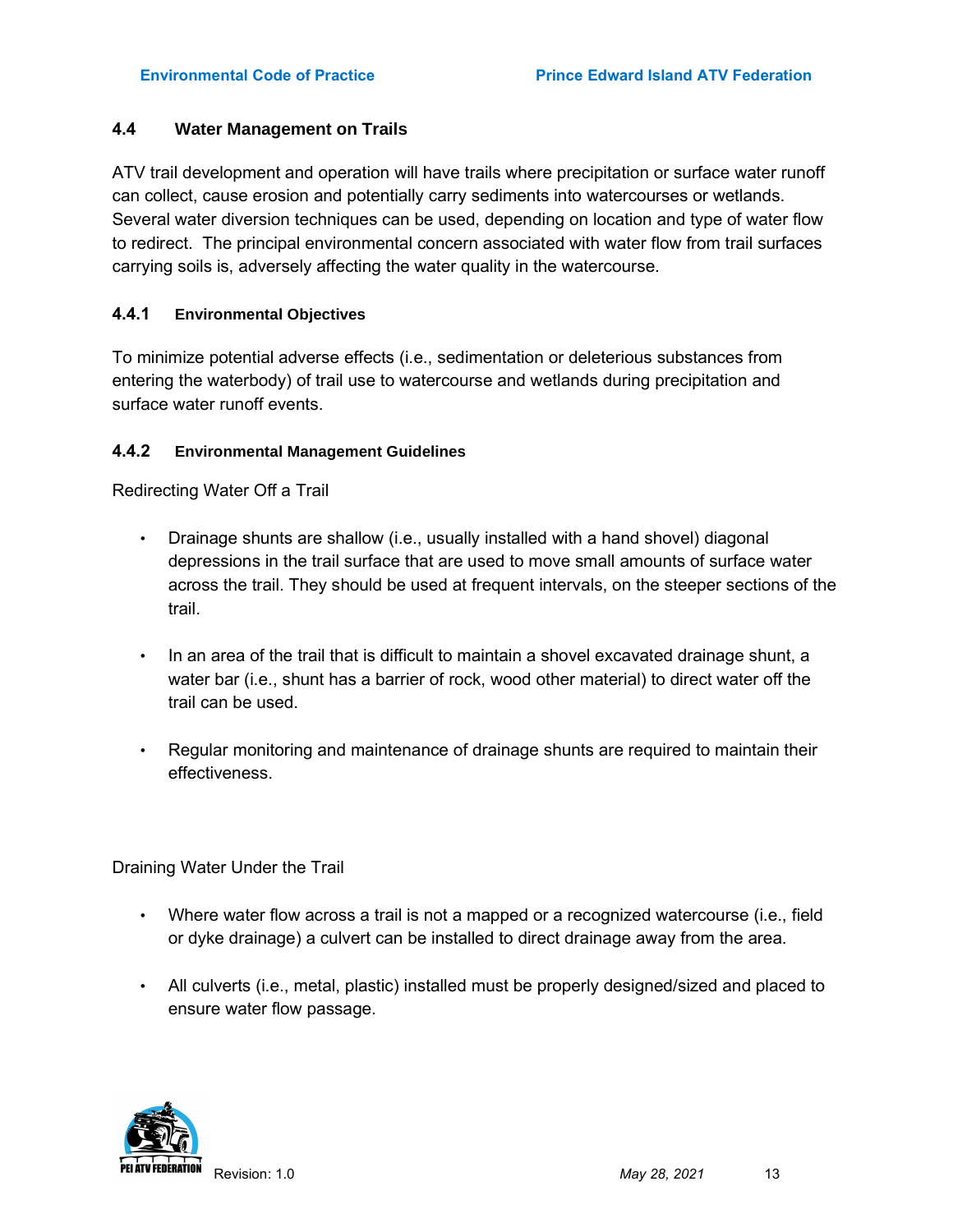• Preparation of the installation site should ensure that the culvert is set to a slight 2% pitch down gradient and that there is sufficient fill over the top for load bearing o ATV's and Side-by-Sides.

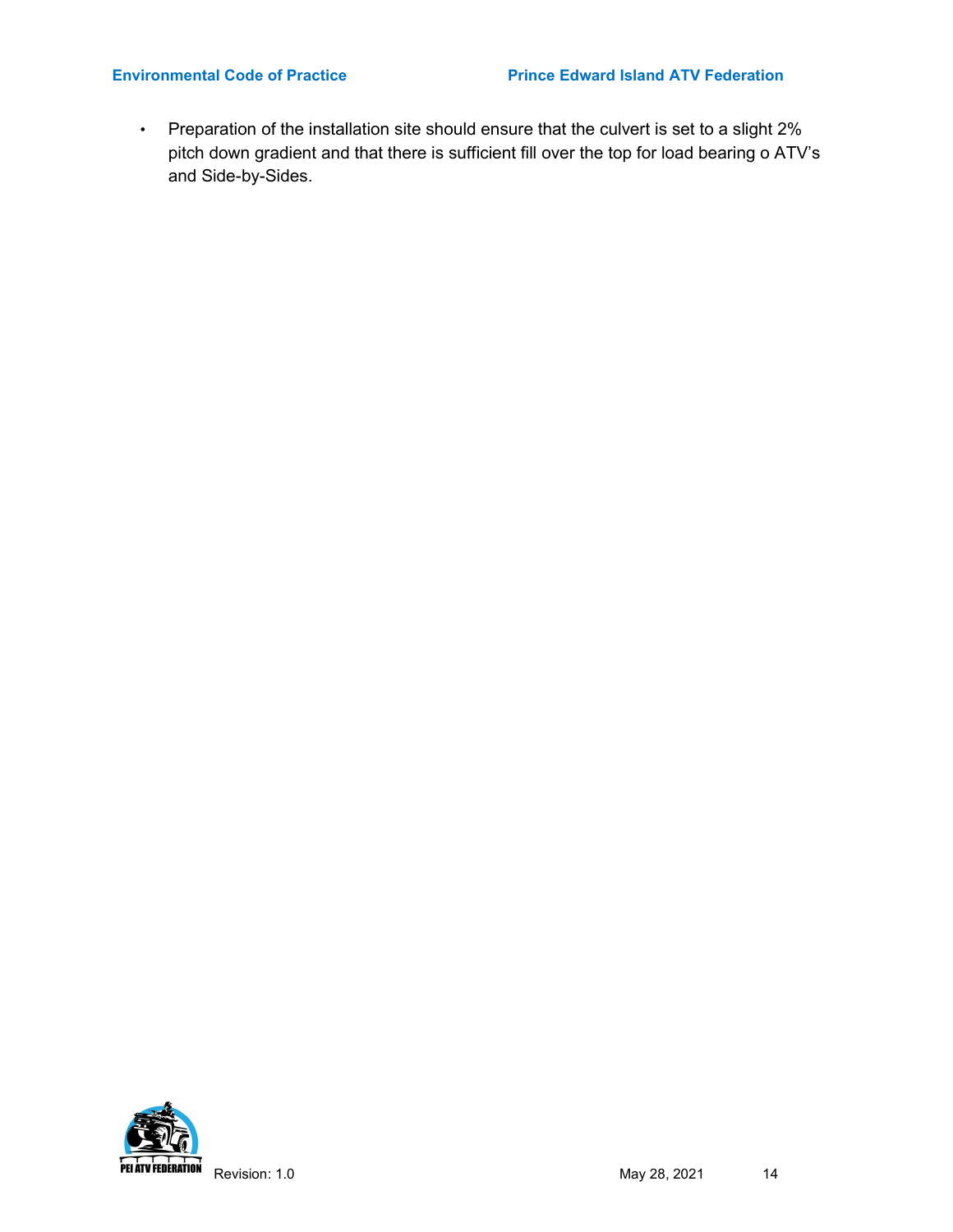# 4.5 Trail Surface Hardening

ATV trail development and operation will have sections where the surfaces degrade and rutting/ water ponding occurs (i.e., due to soil type and traffic). Upon review, several trail hardening designs can be used, depending on site conditions and materials available. The principal environmental concern associated with trail surfaces needing hardening are excessive surface water runoff from trails, that may drain into watercourses or wetlands or alter natural water flows in wetlands. ATV trails often use or re-use existing roadway/trails with established routes and surfaces.

# 4.5.1 Environmental Objectives

The environmental objectives for the trail surface hardening are:

- To minimize potential adverse effects (i.e., sedimentation or deleterious substances from entering the watercourse/wetland) of trail use to the watercourse/wetland during precipitation and water runoff events.
- To minimize potential adverse environmental effects (i.e., trails in wetlands or buffer zones) of trail use where they can collect water and alter the natural surface flows that can carry sedimentation.

#### 4.5.2 Environmental Management Guidelines

# Decking

- Decking areas are to be installed in areas that do not have standing water. If there is standing water or a water flow then it is a wetland (i.e., marsh) or watercourse. Refer to Water Crossing Section.
- All decking must be constructed from durable materials (i.e., corduroy, planks, etc.) of sufficient length, width and designed to provide safe access across the trail area to be hardened.

#### Surface Hardening

- The surface hardening with high quality shale or rock works well in trail areas with soft non-cohesive soils to provide bearing and binding to decrease rutting and protecting the underlying soil layer from erosion.
- Where soils are wet more frequently or to more permanently address rutted areas a geotextile fabric or a similar load distributing material can be used on the soil and highquality shale or rocks applied on top to form the trail surface.
- Regular monitoring and maintenance of surface hardening areas is required to maintain their effectiveness.

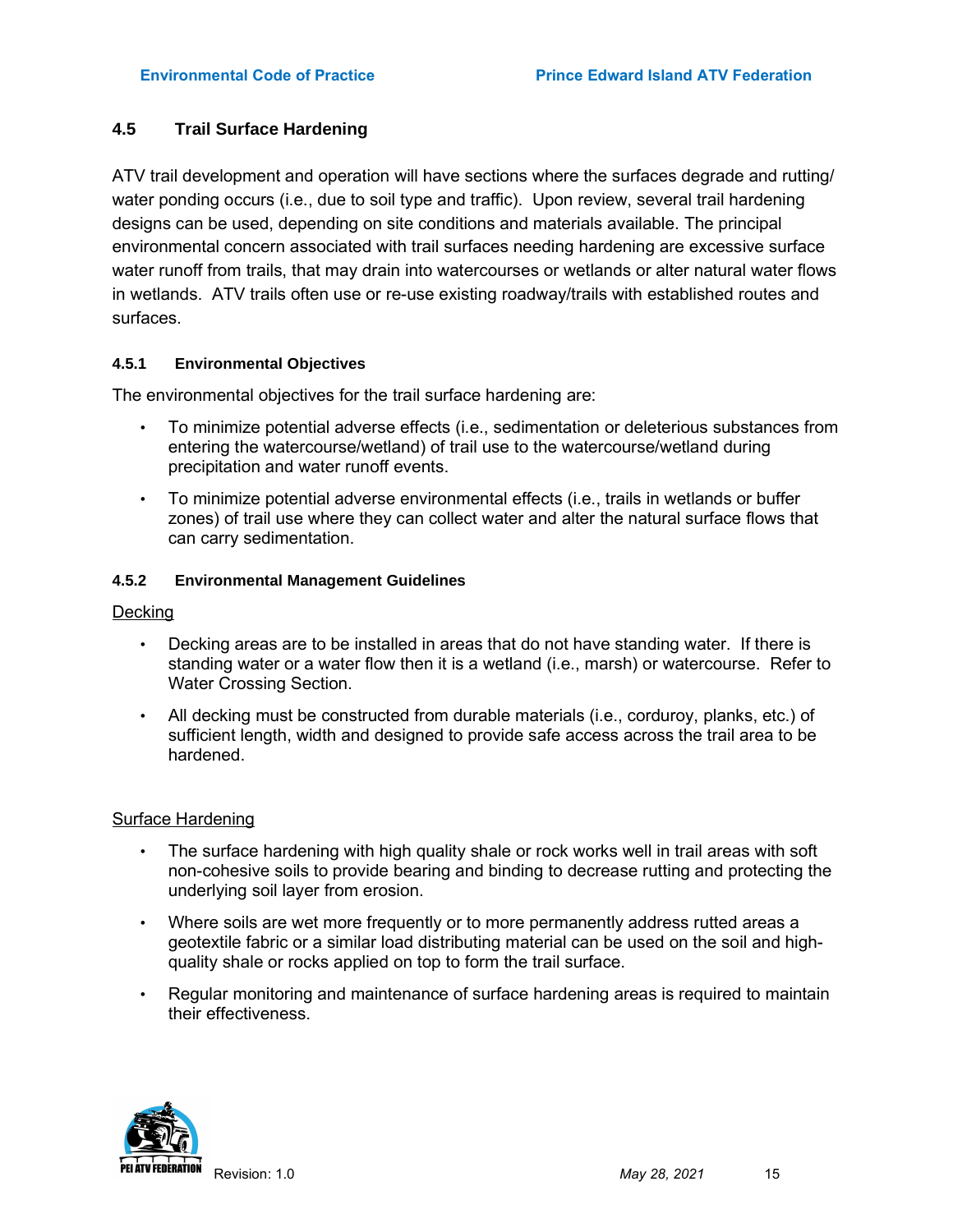# 4.6 Sound Management

As a motorized sport, ATV riding on trail system produces physical vibration that creates audible waves of pressure. This can be a concern when the trail is in proximity of a noise sensitive property (NSP). The objective is the development and operation of trails in consideration to mitigate sound.

#### 4.6.1 Environmental Objective

To minimize potential adverse environmental effects of sound waves produced by ATV riding.

### 4.6.2 Environmental Management Guidelines

- All ATVs used on the trail system will have a muffler system.
- Where possible, location of trail sections with spacing away from NSP's to reduce sound waves.
- Where possible, location of trail sections with earth berms, a ridge or dense standing vegetation between the trail and NSP's to reduce sound waves.
- Where required, design trail or speed controls to reduce sound waves in the vicinity of NSP's.

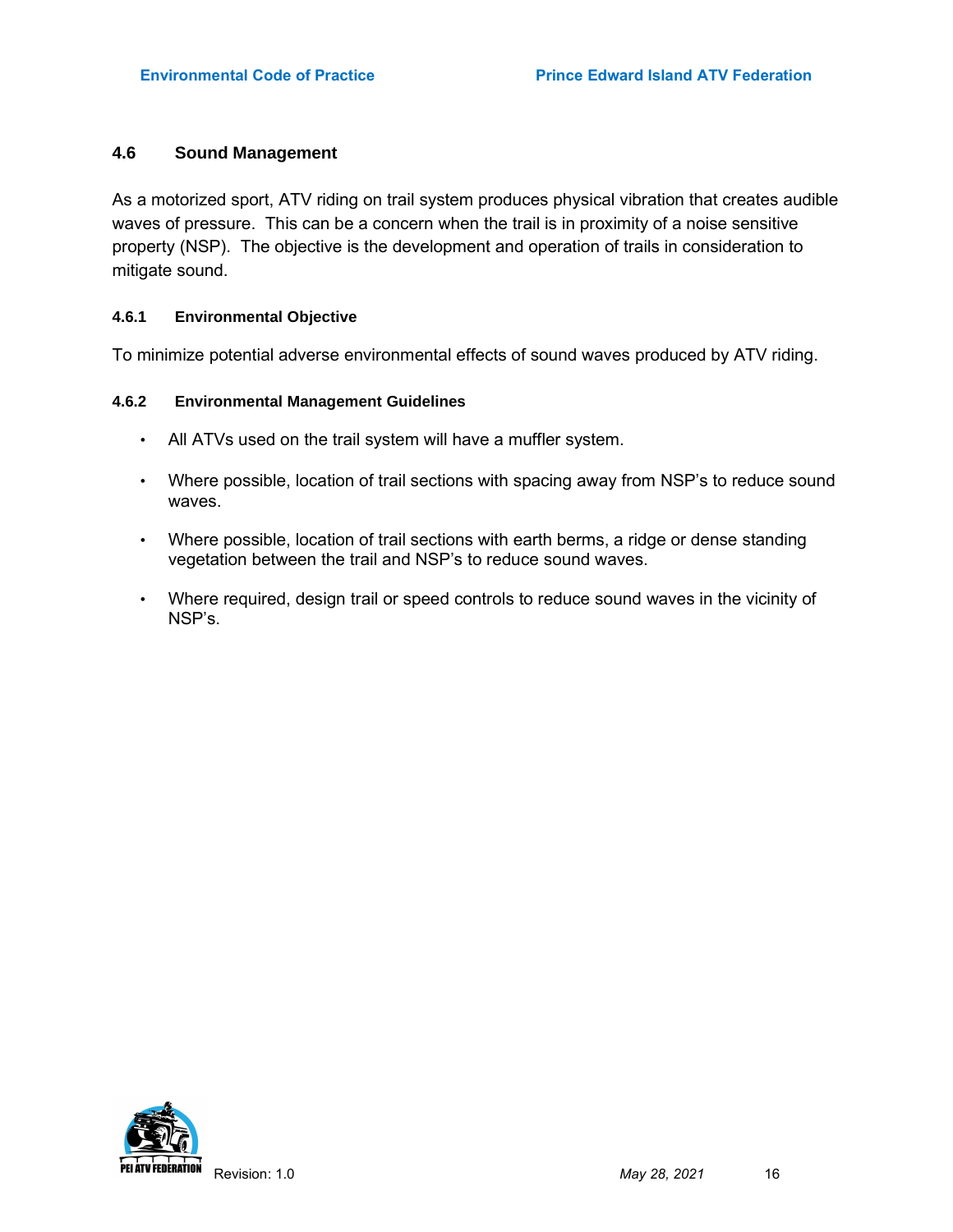# 4.7 Waste Management

ATV trail operation support facilities such as trash disposal containers, may be provided at club houses but not at trailhead locations. The principal environmental concern associated with ATV trail operation is any trash deposition, specifically food and drink containers that riders use. All ATV trails have a pack-it-in and pack-it-out trash policy, so as to leave no trace. As a Club in good standing requirement, pack-it-in and pack-it-out signage is to be in place at strategic locations on the trails.

#### 4.7.1 Environmental Objectives

To minimize potential litter on the ATV trails and trail heads.

#### 4.7.2 Environmental Management Guidelines

• All ATV trails have a carry-in and carry-out trash policy, with associated communication to riders.

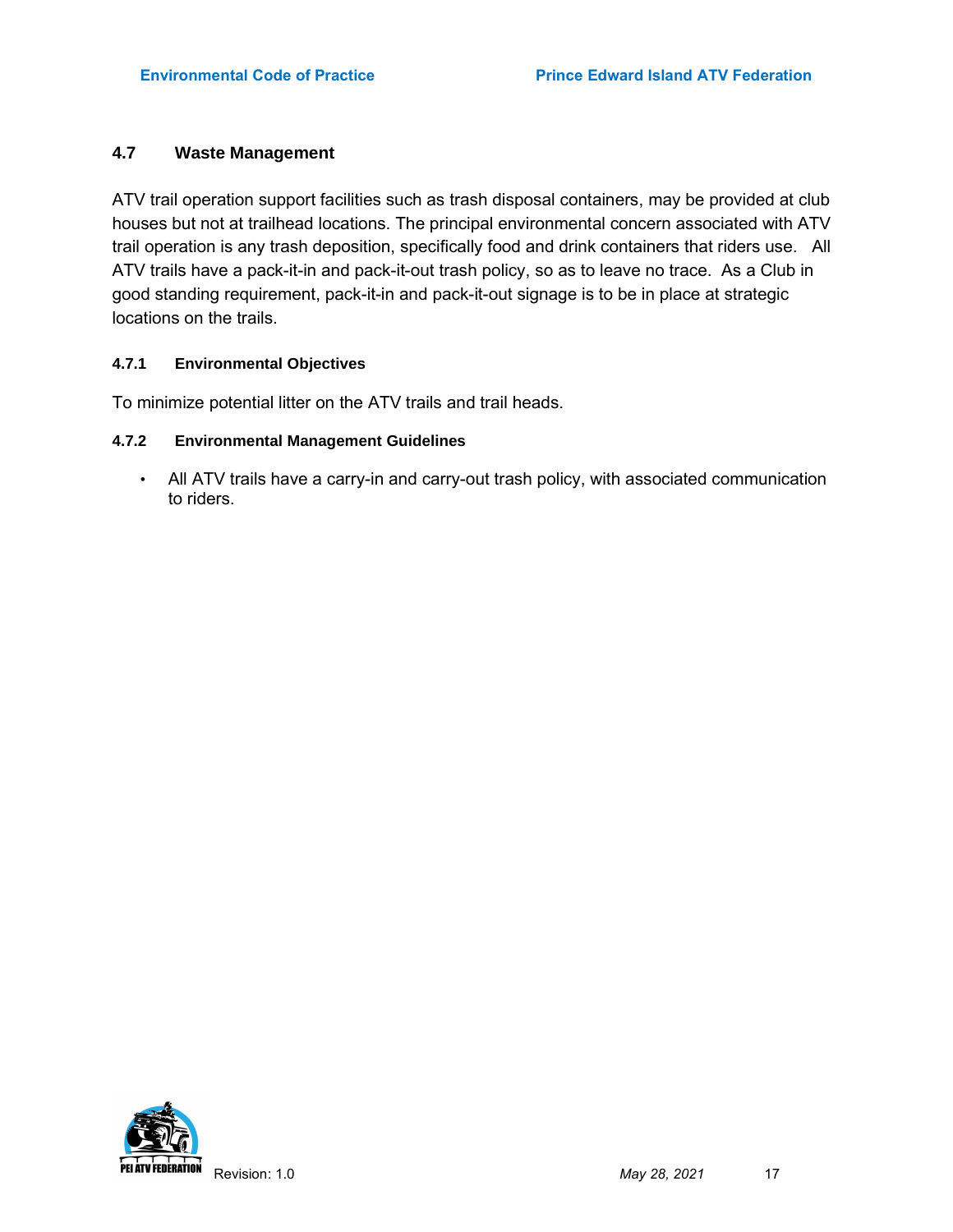### 4.8 Trail Closures

ATV trail operation on PEI are subject to weather conditions (i.e., freeze/thaw, precipitation) during seasonal changes. Temporary trail closures are used to remove ATV traffic on the trails or sections at a time that the soils are saturated and traffic would cause damage or develop water ponding that may drain into watercourses or wetlands. Seasonal trail closures are used on trails that are classified as "winter trails" and cannot sustain ATV traffic when the ground is not frozen. Permanent trail closures are used to relocate ATV traffic on sections which are no longer in operation. These relocations can occur where a trail cannot be fixed in an effective or cost-efficient manner and in the long term it is best to relocate and decommission. The principal environmental concern that is to be mitigated by trail closures, is to minimize any excessive water runoff from trails, that may drain into watercourses or wetlands. A permanent trail closure/relocation may be taken to mitigate an issue such as a section in a wooded swamp wetland that is not environmentally sustainable and could adversely impact sensitive habitat.

#### 4.8.1 Environmental Objectives

The environmental objectives for the trail closures are:

- To minimize potential adverse effects (i.e., sedimentation or deleterious substances from entering the waterbody) of trail use, systems are in place to temporally close the trail.
- To minimize potential adverse environmental effects (i.e., trails in wetlands or buffer zones) of trail use, systems are in place to seasonally or permanently close, relocate and decommission.

#### 4.8.2 Environmental Management Guidelines

Temporary Closures

• ATV trail managers will regularly monitor trail conditions and will implement a closure prior to damage or potential environmental issues. Trail closures will be communicated by marking/blocking (i.e., tape, rope, barrier) the section and club communication networks.

#### Seasonal Closures

- ATV trail managers seasonally close trail sections as required by operational requirements. Seasonal closures will be communicated by marking/blocking (i.e., tape, rope, barrier) the trail and club communication networks.
- "Winter trails" are usually established over wetlands and cannot sustain ATV traffic when the ground is not frozen.

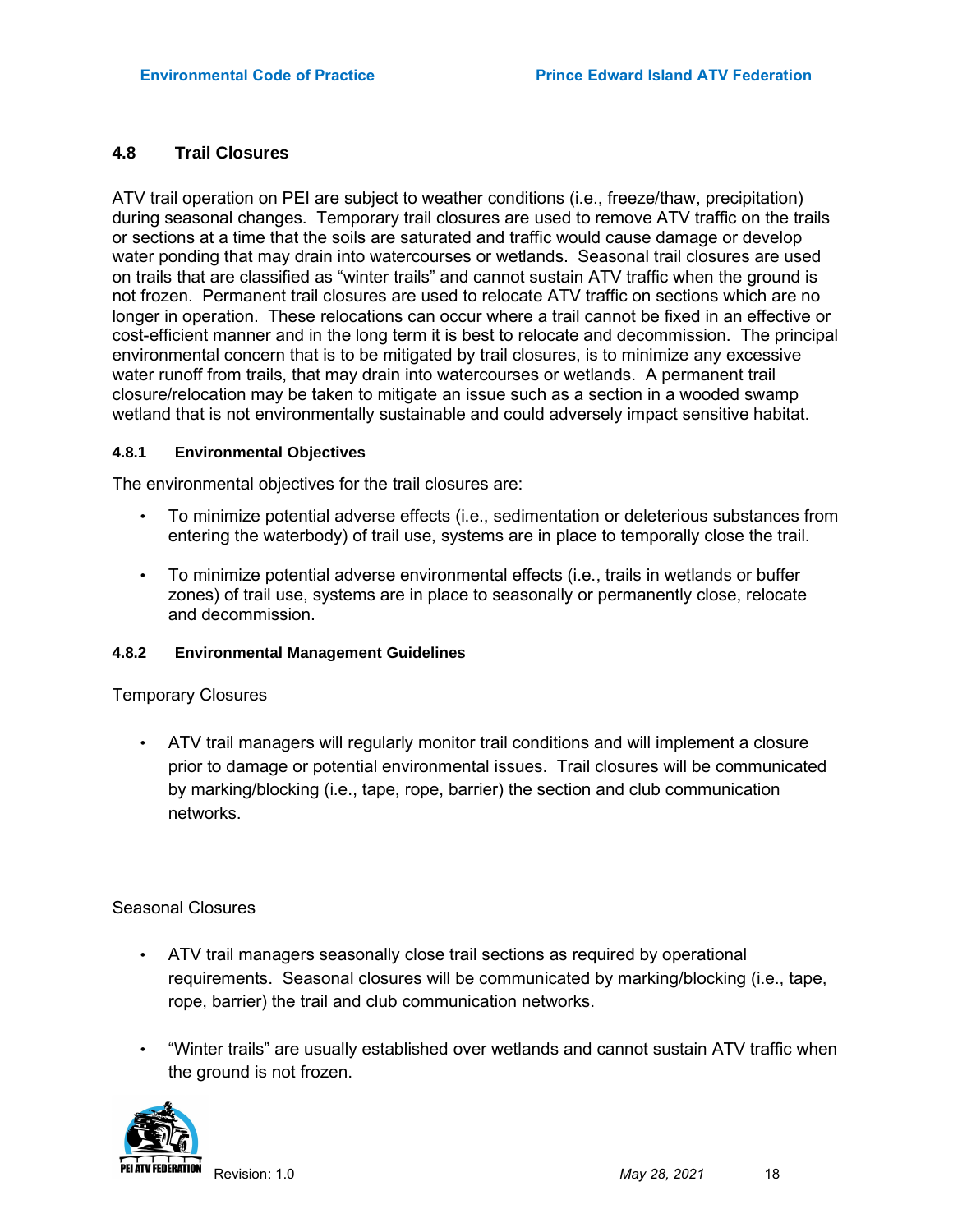Permanent Closures

.

- ATV trail managers can permanently close trail sections as required by operational requirements. Trail closures /relocations will be communicated by marking/blocking the sections and club communication networks.
- Decommissioning of closed trails will be designed on a case-by-case basis and may include but not be limited to ripping, blocking, seeding and signage.

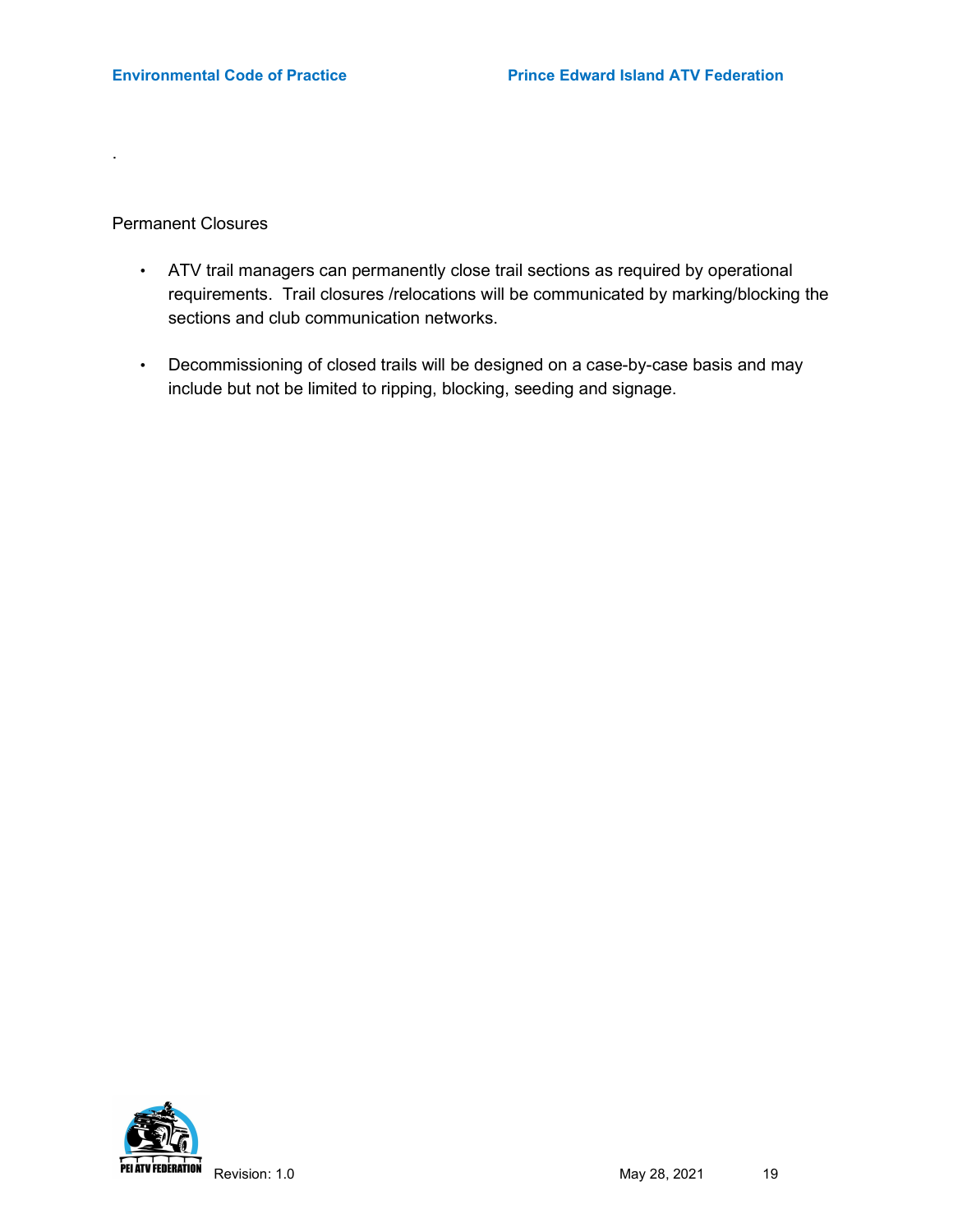# 5.0 APPLICABLE LEGISLATION REGULATIONS

The applicable Federal and Provincial Legislation and corresponding Regulations are outlined in the table below.

| <b>Purpose</b>                                                                         | <b>Authority</b>                                             | <b>Legislation</b>                                                             | <b>Permit/Authorizations</b>                                     |
|----------------------------------------------------------------------------------------|--------------------------------------------------------------|--------------------------------------------------------------------------------|------------------------------------------------------------------|
| Construction of a bridge<br>or installation of a<br>culvert over/in a<br>watercourse   | PEIDEECA                                                     | Environmental<br><b>Protection Act</b>                                         | <b>Wetland Watercourse</b><br><b>Buffer Zone Activity Permit</b> |
| Construction of a bridge<br>over a navigable<br>watercourse                            | Transport Canada,<br><b>Navigation Protection</b><br>Program | Canadian Navigable<br><b>Waters Act</b>                                        | <b>Navigation Protection</b><br>Program Authorization            |
| Construction of a bridge<br>or decking over marsh<br>or wetland with standing<br>water | <b>PEIDEECA</b>                                              | Environmental<br><b>Protection Act Wetland</b><br>Policy for PEI               | <b>Wetland Watercourse</b><br><b>Buffer Zone Activity Permit</b> |
| Operation of a trail in a<br>buffer zone                                               | <b>PEIDEECA</b>                                              | Environmental<br><b>Protection Act</b><br><b>Buffer Zone Policy for</b><br>PEI | <b>Wetland Watercourse</b><br><b>Buffer Zone Activity Permit</b> |

# 6.0 KEY CONTACT INFORMATION

Note: All Permit Applications are to be directed to the appropriate Department through the Federation.

PEI ATV Federation Inc. 335 Poplar Ave. Summerside, PE C1N 2B7 generalmanager@ridepei.ca (902) 439-9228 www.ridepei.ca

PEI Department of Environment, Energy and Climate Action (PEIDEECA) 4 th Floor, Jones Building 11 Kent Street PO Box 2000 Charlottetown, PE C1A 7N8 DeptEECA@gov.pe.ca

PEI Department of Transportation and Infrastructure (PEIDTI) 3<sup>rd</sup> Floor, Jones Building 11 Kent Street PO Box 2000 Charlottetown, PE C1A 7N8 DeptTIE@gov.pe.ca

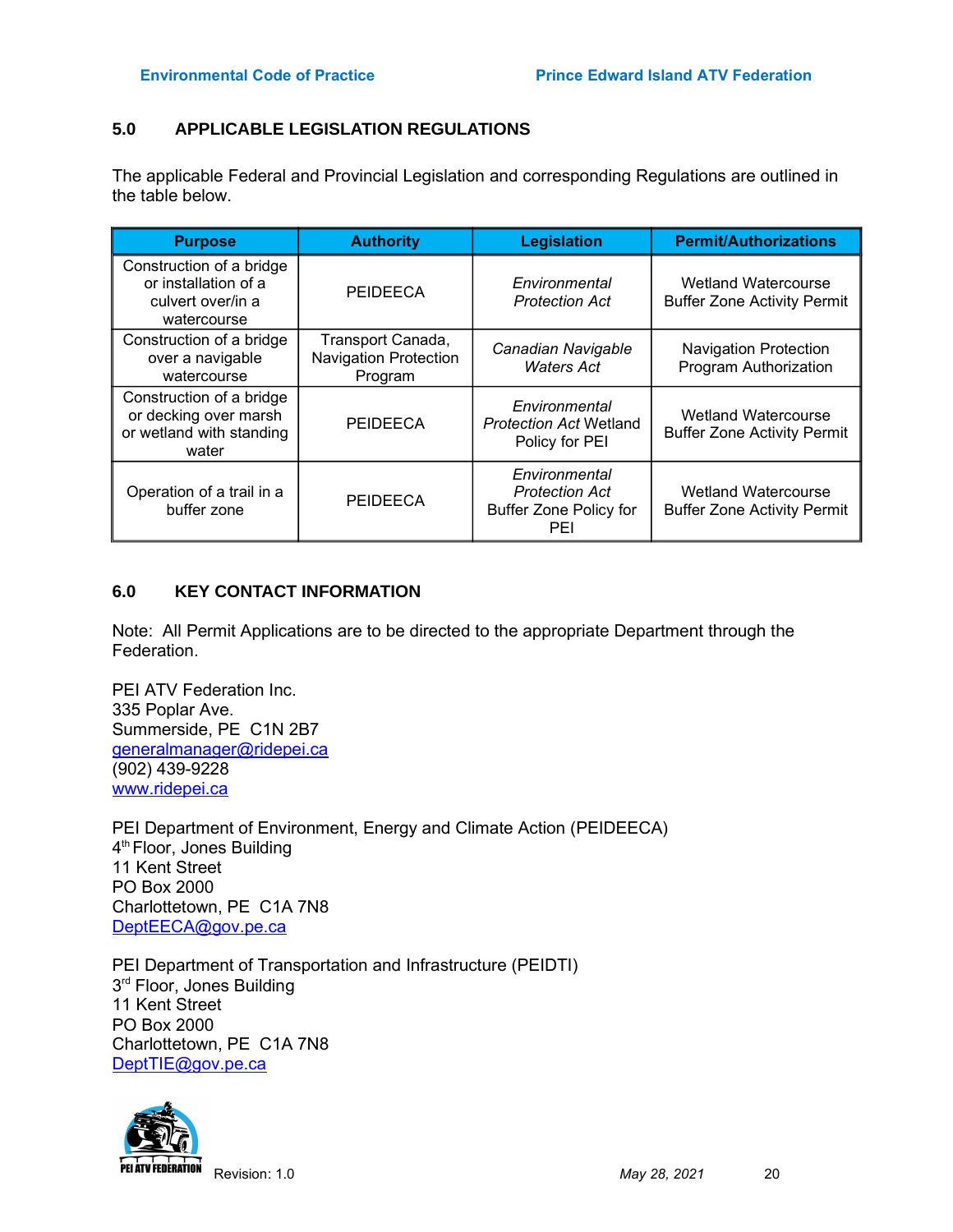Transport Canada, Navigation Protection Program 95 Foundary Street Moncton, NB E1C 5H7

# 7.0 GLOSSARY/REFERENCES

**Glossary** 

Buffer Zone - The land within 15 m of watercourse or wetland boundary.

Drainage shunts - Shallow (i.e., usually installed with a hand shovel) diagonal depressions in the trail surface that are used to move small amounts of surface water across the trail.

Legacy Trail - Trail systems refer to the trails that clubs have operated for riders, usually they are located on private lands (i.e., with land owner permission). By the nature of these legacy trail system development methods (i.e., making the most of older trails, abandoned roads, forestry access roads, etc.), connecting segments of trails were established in buffer zones (i.e., usually agricultural fields (with landowner granting permission)). The legacy trail systems regularly ensured that watercourses and open/standing water wetlands crossings have bridges and/or culverts. Some connecting segment trail corridors crossed unmapped, shrub/treed wetlands (i.e., with landowner permission).

Watercourse - "watercourse" means an area which has a sediment bed and may or may not contain water, and without limiting the generality of the foregoing, includes the full length and width of the sediment bed, bank and shore of any stream, spring, creek, brook, river, lake, pond, bay, estuary or coastal body, any water therein, and any part thereof, up to and including the watercourse boundary: Note that sediment bed refers to material (sand, silt, gravel, rocks, etc.) deposited by flowing water. A ditch with terrestrial vegetation (grass) is not a watercourse (unless a sediment bed is present upstream).

Wetland - "wetland" means: (i) an area which contains hydric soil, aquatic or water-tolerant vegetation, and may or may not contain water, and includes any water therein and everything up to and including the wetland boundary, and (ii) without limiting the generality of the foregoing, includes any area identified in the Prince Edward Island Wetland Inventory as open water, deep marsh, shallow marsh, salt marsh, seasonally flooded flats, brackish marsh, a shrub swamp, a wooded swamp, a bog or a meadow. A wetland by this definition is any area with hydric soils and aquatic/water tolerant vegetation which may/may not be on the inventory and may/may not contain water.

#### References

Environmental Protection Plan. 2001. Prince Edward Island Department of Transportation and Infrastructure. 166p.

Great Trails: Providing Quality OHV Trails and Experiences. 2015. Dick Dufourd. National Off-Highway Vehicle Conservation Council. 354p.